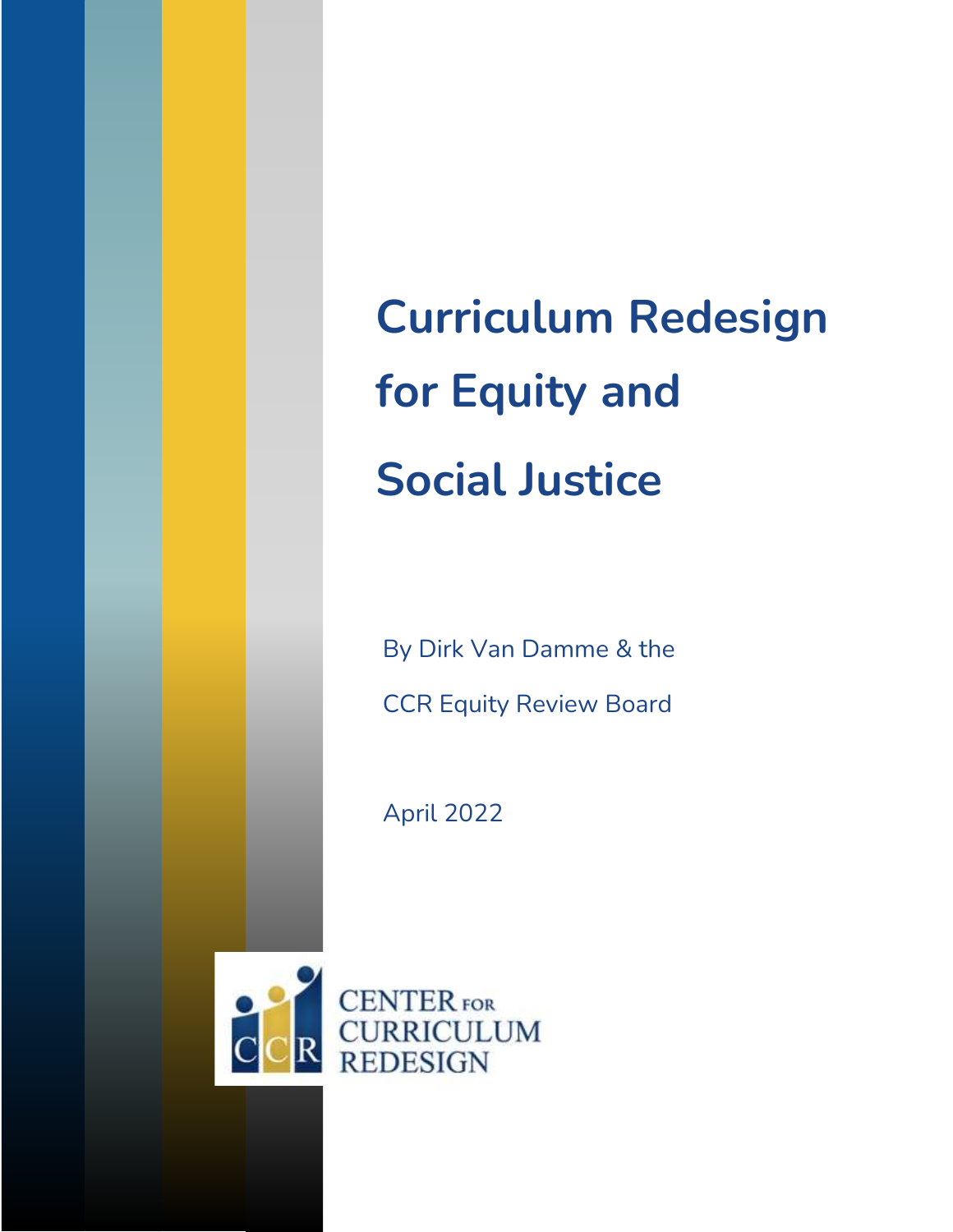# **Table of Contents**

| The 4D framework as a framework for inclusion and fairness  26 |  |
|----------------------------------------------------------------|--|
|                                                                |  |
|                                                                |  |
|                                                                |  |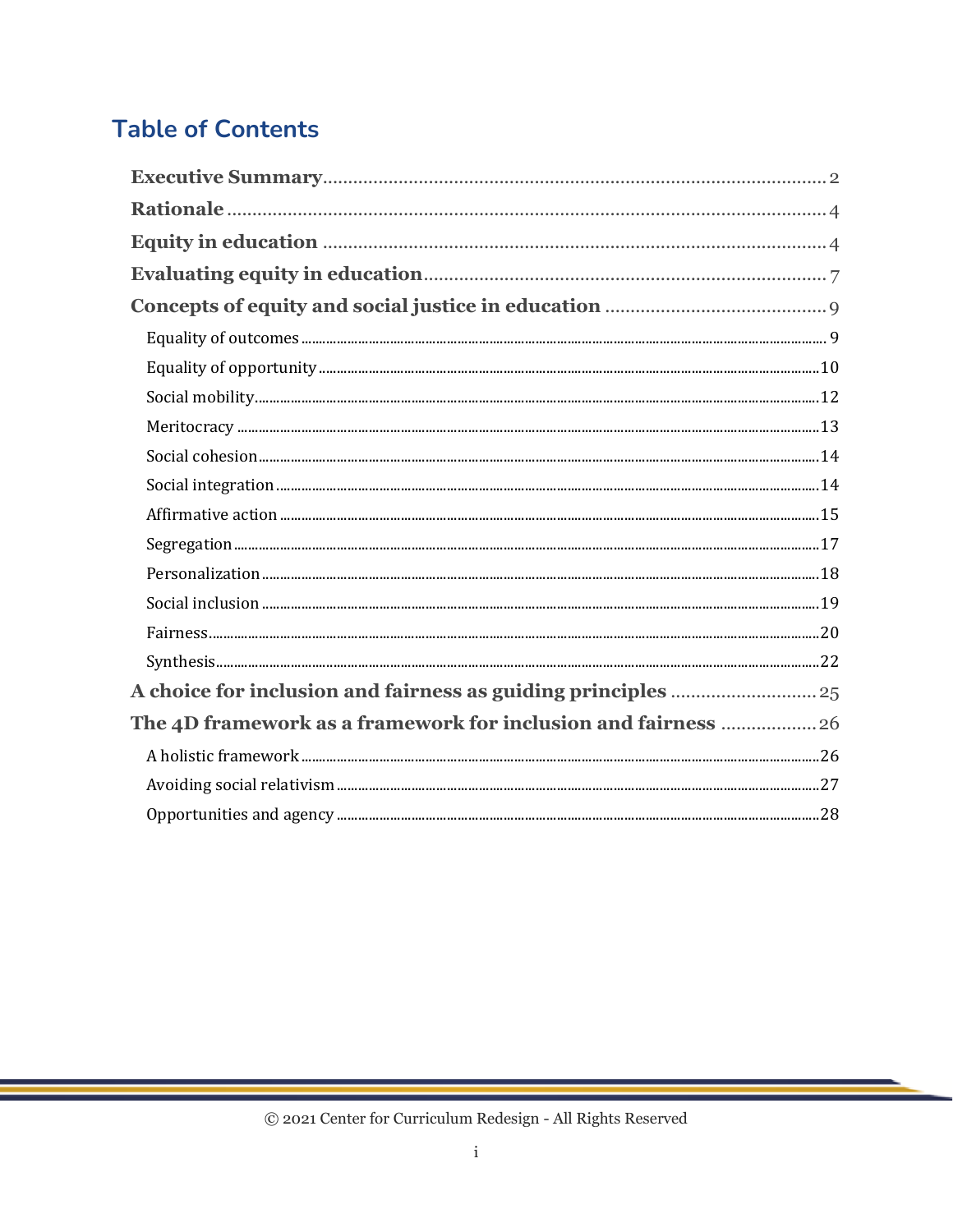# <span id="page-2-0"></span>**Executive Summary**

Equity and social justice are critically important issues in education. Equity and social justice got engrained in the very purpose of education. In almost all countries, the achievement gap between rich and poor continues to mobilize the political arena. Education is perceived to be the great equalizer, by providing opportunities to disadvantaged learners to educational achievement and success, leading to upward social mobility in a merit-based society. Yet, many education systems have not succeeded in improving equity in education and despite all good intentions many policies have failed to produce sustainable results. In redesigning the curriculum, with the aim of fostering equity and social justice, it is vitally important to have a solid conceptual foundation of what is meant with equity.

In recent years, the concept of equity has widened from socio-economic inequality and redistribution to many other forms of mechanisms through which social disadvantage, discrimination, marginalization or disempowerment are realized. The issue no longer is solely about inequality, but about many forms of exclusion, especially with the growing understanding of the relationship between diversity and equity. Moreover, in modern societies education also fulfills a selection function, which can come at odds with its equity ambition. Social mobility happens through selection, but from an equity perspective selection should happen on the basis of ability, merit and achievement, and not on the basis of family background, gender, race, religion or whatever other irrelevant factor.

The difficulty in understanding equity and social justice in education and in developing effective policies comes from conceptual confusion. A large range of concepts populate this space of research and policy, often with conflicting meanings and consequences. An attempt is made to distinguish and define the most common conceptualizations of equity:

- *Equality of outcomes*: regardless of their background and abilities, students achieve more or less similar educational outcomes (attainment, learning outcomes).
- *Equality of opportunity*: by removing barriers, minimizing the impact of social background and compensating for disadvantages in resources, all students are provided with equal opportunities to succeed. The outcomes however also depend on the efforts made by students.
- *Social mobility*: schools should remove barriers and provide incentives for talented students from disadvantaged background to climb the social ladder.
- *Meritocracy:* the best and the brightest, regardless of their social background, are brought to the highest social positions.
- *Social cohesion*: by instilling notions of shared ethical norms and citizenship, sociocultural diversity in society is prevented to turn into social divides and fragmentation.
- *Social integration*: excluded and marginalized communities are integrated in the language, dominant culture and social norms of society.
- *Affirmative action*: discrimination is prevented ex ante by awarding certain rights to underserved and excluded categories in order to create a level playing field, by providing multiple perspectives and giving voice to the excluded.
- *Segregation*: specific groups and individuals, who risk to be victim of exclusion and oppression, are taken apart and educated in a 'safe space', free of discrimination.
- *Personalization*: different learners, each with their specific background and abilities, are not subjected to a 'one size fits all' standardized approach, and are treated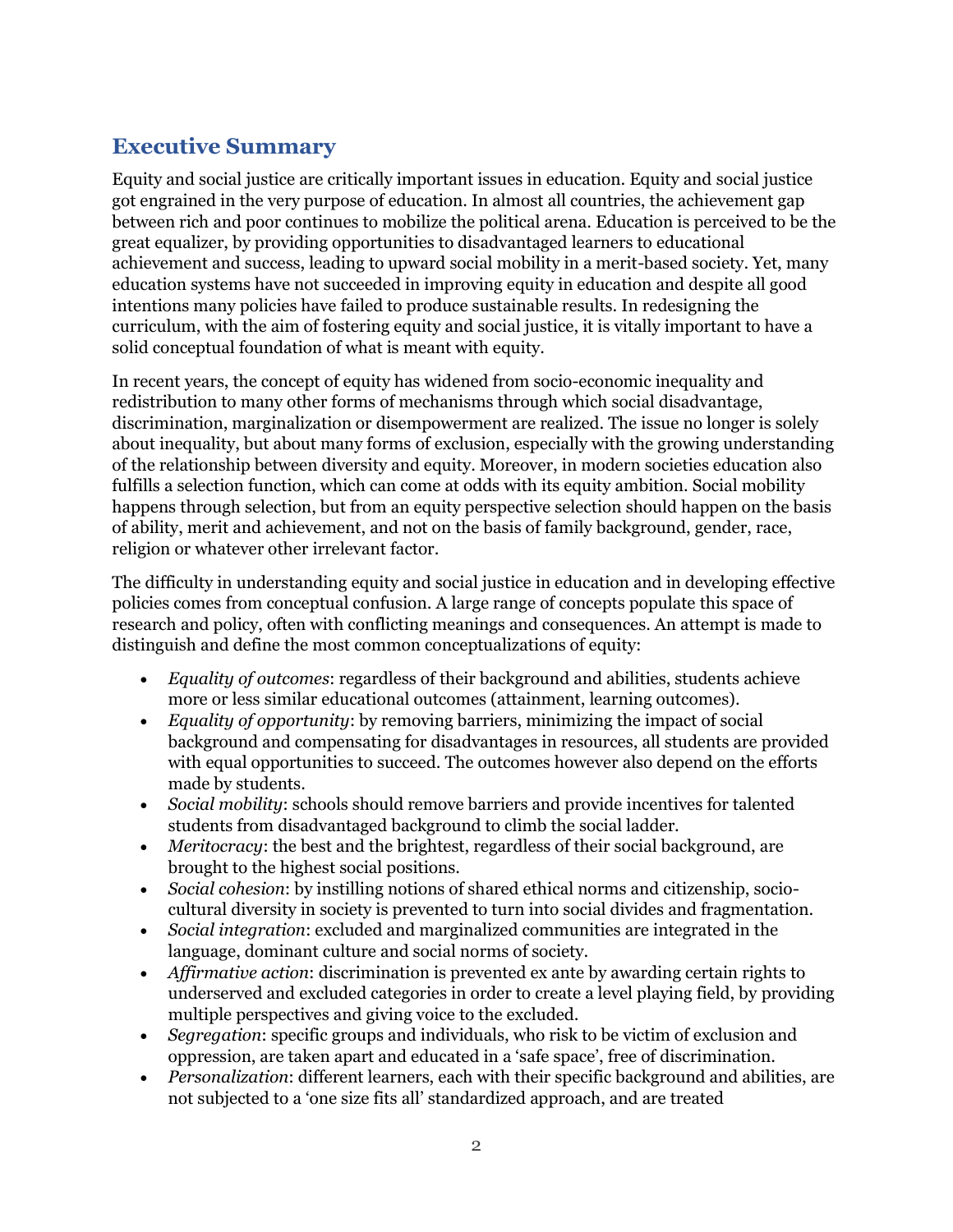- *Social inclusion*: diverse and different learners are recognized in their specific needs, positive qualities and their dignity.
- *Fairness*: learners from diverse and unequal backgrounds are treated in a 'fair' way throughout the entire educational process.

For each conceptualization, the opportunities and the risks are discussed. The concepts are mapped in a two-dimensional space with equality vs. inequality and diversity vs. homogeneity as the two axes, based on the idea that a modern notion of equity and social justice should count as much towards equality as to a positive idea of diversity.

Based on an assessment of the opportunities and risks of each concept, a choice is made for the concepts of social inclusion and fairness as the most promising approaches to equity and social justice. At the end of the paper, the implementation of this perspective in curriculum redesign is demonstrated.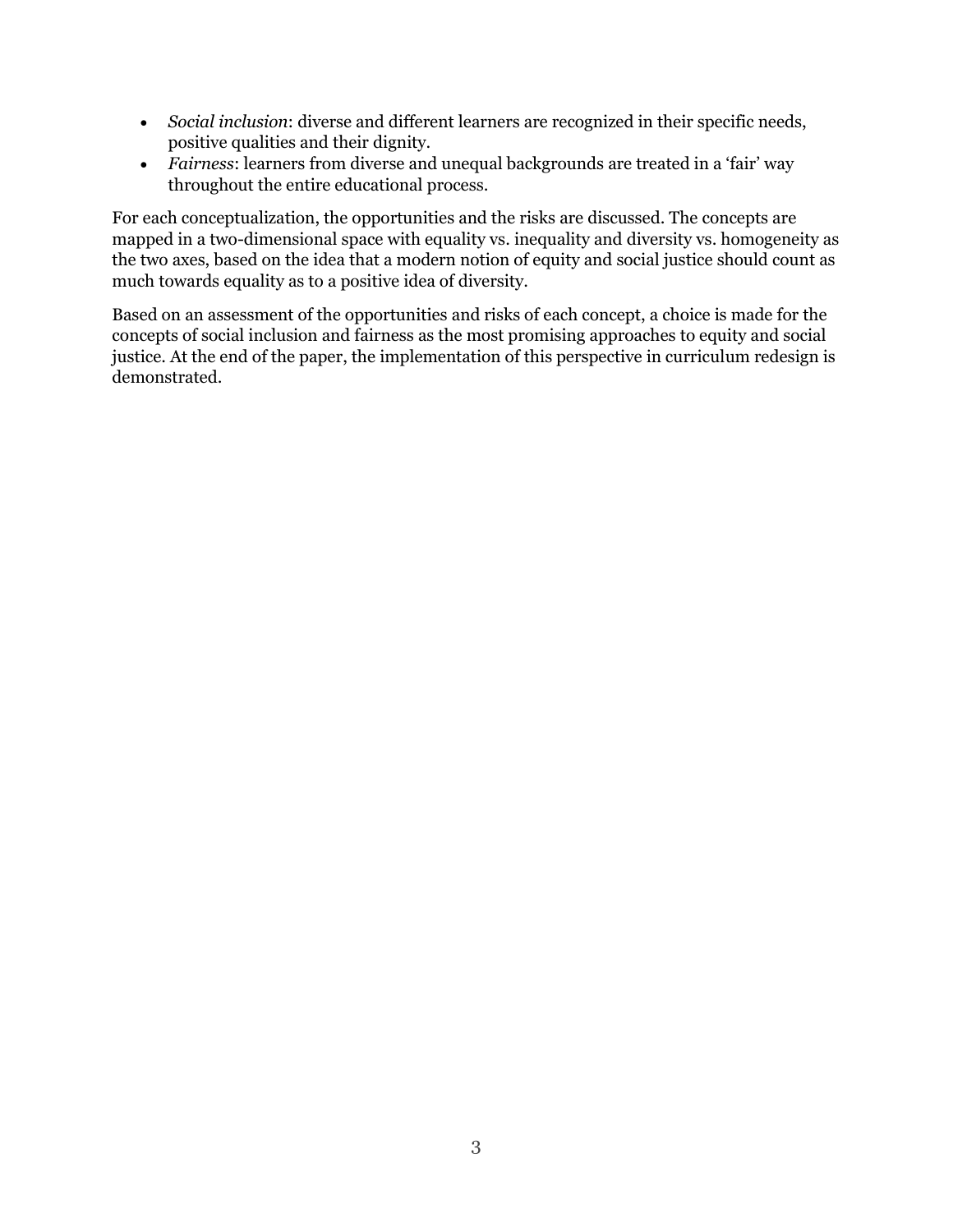## <span id="page-4-0"></span>**Rationale**

In education, fostering equitable opportunities for all is an imperative of paramount importance. No educational policy or intervention is possible without an explicit or implicit view on equity. Every system, structure or action in education has differential consequences for different social groups in society. This implies that one cannot hold a neutral view on equity in education. In most cases, educational interventions are not sufficiently explicit on their short- or long-term consequences for equitable opportunities of various social groups. However, it is much better to be clear and to take an explicit stance to equity issues. It is therefore fortunate that policy makers now increasingly deal in an explicit way with equity in designing and implementing policies and interventions in education.

However, things are not that simple. It is not sufficient to be for or against equity in education. In fact, most people will agree that fostering equitable opportunities in education is an important objective. Such an ethical or political stance is, of course, positive, but is not enough and in some cases even misleading. Outcomes of educational interventions may be very different from the intended outcomes. Because education is a complex system and located in a highly diversified society, the real consequences of educational policies and interventions are seldom straightforward. Different dimensions of the equity issue, such as gender, religion, ethnicity, social class, sexual orientation, etc., might easily show different and sometimes even opposing outcomes. As we will see in the paper, the growing importance of diversity has fundamentally complicated the discussion on equity in education. So, carefully designing and implementing equity policies and interventions has become increasingly important.

This is exactly what this paper tries to do for CCR's action in education. It provides the conceptual groundwork for a sustainable view of the Center on equity. It tries to achieve this by exploring various concepts of equity and social justice in education, in order to define a coherent basis for its vision on equity. The conclusion of this exercise will be that fairness and inclusion should provide the basis for CCR's vision of equity and social justice in education.

# <span id="page-4-1"></span>**Equity in education**

Two decades into the 21<sup>st</sup> century, many education systems continue to struggle with huge social disparities in educational opportunities and outcomes. This is a quite tragic verdict, especially since many governments and leaders have made strong commitments to improve equity and social justice in education. And because of the fact that educational outcomes increasingly impact on many other opportunities in life, from health over employment to social and political participation, educational inequities have ever more problematic consequences. Opportunities for a fulfilling life are distributed through education, so every opportunity to an excellent education missed, signifies a reduction in opportunities in life later on.<sup>1</sup> And educational

<sup>1</sup> See chapter 2 in: OECD (2017), *Educational Opportunity for All: Overcoming Inequality throughout the Life Course*,

OECD Publishing, Paris. [http://dx.doi.org/10.1787/9789264287457-en;](http://dx.doi.org/10.1787/9789264287457-en) Piacentini, M. and B. Pacileo (2019), "How are PISA results related to adult life outcomes?", *PISA in Focus*, No. 102, OECD Publishing, Paris, [https://doi.org/10.1787/7b60595e-en;](https://doi.org/10.1787/7b60595e-en) Esping-Andersen, G. (2008). Childhood investments and skill formation. *International Tax and Public Finance*, *15*(1), 19–44. [https://doi.org/10.1007/s10797-](https://doi.org/10.1007/s10797-007-9033-0) [007-9033-0](https://doi.org/10.1007/s10797-007-9033-0)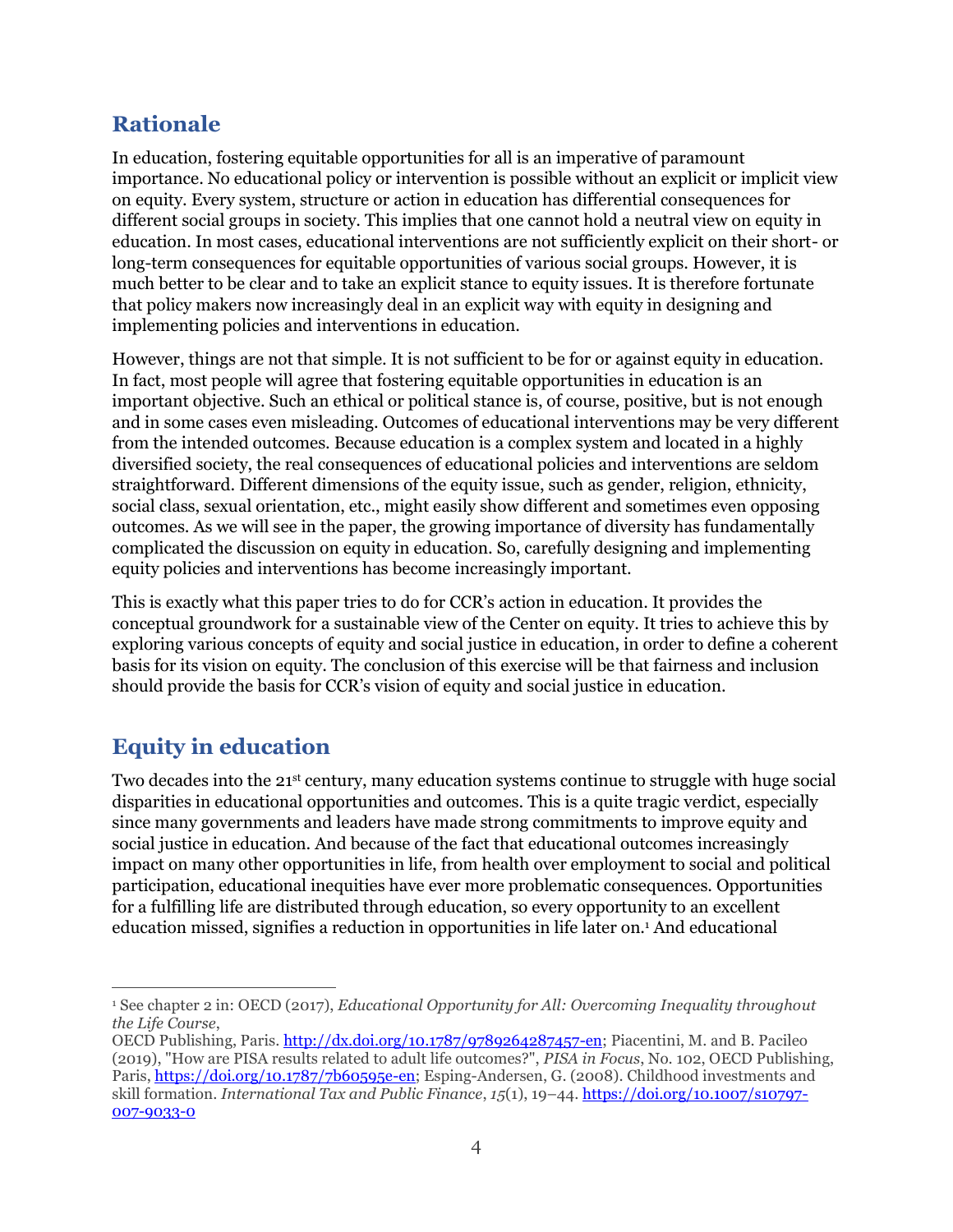achievement in turn impacts on future socio-economic status (SES), thereby influencing educational opportunities of the next generation.<sup>2</sup>

Equity in education is not a new issue. For several decades, most education systems and jurisdictions all over the world have recognized the importance of equity in education. Most of them have also implemented various policies to reduce the equity gaps in educational opportunities, access and outcomes. As PISA data have shown,<sup>3</sup> jurisdictions differ significantly in the equitable distribution of learning outcomes. These differences can be explained by a wide variety of factors, of which policy interventions are one category. However, after several decades of implementing pro-equity policies in education, the overall results do not look very impressive. Comparing the 2009 and 2018 PISA cycles for reading, only in 6 countries (none of them OECD member countries) did the performance gap between the most disadvantaged and the most advantaged students decrease, while in another 6 (of which 2 are OECD member countries) it increased.<sup>4</sup> Equity and social justice remain very significant challenges in education.

In a longer time perspective, the picture is even more depressing. A recent study in the UK concluded that over a time span of 95 years, the association between family socioeconomic background (SES) and children's primary school performance remained constant.<sup>5</sup> Across 16 British population cohorts, the association between SES and performance, after correcting for cohort-specific confounders, remained constant at 0.28. The persistence of the socioeconomic equity gap over such a long time period is surprising and, indeed, somehow depressing, because it suggests that pro-equity policies, which became more pronounced especially in the post-war period in the UK, did not really impact the association between socioeconomic background and school performance.

Of course, equity in education cannot be isolated from more general economic and social factors affecting education and students' learning. Basil Bernstein, the seminal sociolinguist, once noted the phrase which since then has become iconic: "Education cannot compensate for society".<sup>6</sup> Social inequality, poverty, racism and other forms of social injustice severely impact the educational opportunities of children. Whether education in itself strengthens social inequities which children bring to school, reproduces them, or lessens them, is a judgment difficult to make. The intent is, of course, lessening, but the data above shows it is not often the case.

In a peculiar way, education has produced its defeat against inequality itself. In an age when education was about the acquisition of basic literacy, the claim of being the great equalizer was justified. Now, when the forms of education that really pay off are sequestered for access mainly

<sup>2</sup> Ritchie, S. J., & Bates, T. C. (2013). Enduring Links From Childhood Mathematics and Reading Achievement to Adult Socioeconomic Status. *Psychological Science*, *24*(7), 1301–1308. <https://doi.org/10.1177/0956797612466268>

<sup>3</sup> OECD (2019), *PISA 2018 Results (Volume II): Where All Students Can Succeed*, PISA, OECD Publishing, Paris, [https://doi.org/10.1787/b5fd1b8f-en.](https://doi.org/10.1787/b5fd1b8f-en) OECD (2018), *Equity in Education: Breaking Down Barriers to Social Mobility*, PISA, OECD Publishing, Paris. <https://doi.org/10.1787/9789264073234-en>

<sup>4</sup> OECD (2019), *PISA 2018 Results (Volume II): Where All Students Can Succeed*, PISA, OECD Publishing, Paris,

[https://doi.org/10.1787/b5fd1b8f-en,](https://doi.org/10.1787/b5fd1b8f-en) p. 56.

<sup>5</sup> von Stumm, S., Cave, S. N., & Wakeling, P. (2022). Persistent association between family socioeconomic status and primary school performance in Britain over 95 years. *Npj Science of Learning*, *7*(1), 4. <https://doi.org/10.1038/s41539-022-00120-3>

<sup>6</sup> Bernstein, B. (1970), 'Education cannot compensate for society', *New Society*, 15(387): 344–347.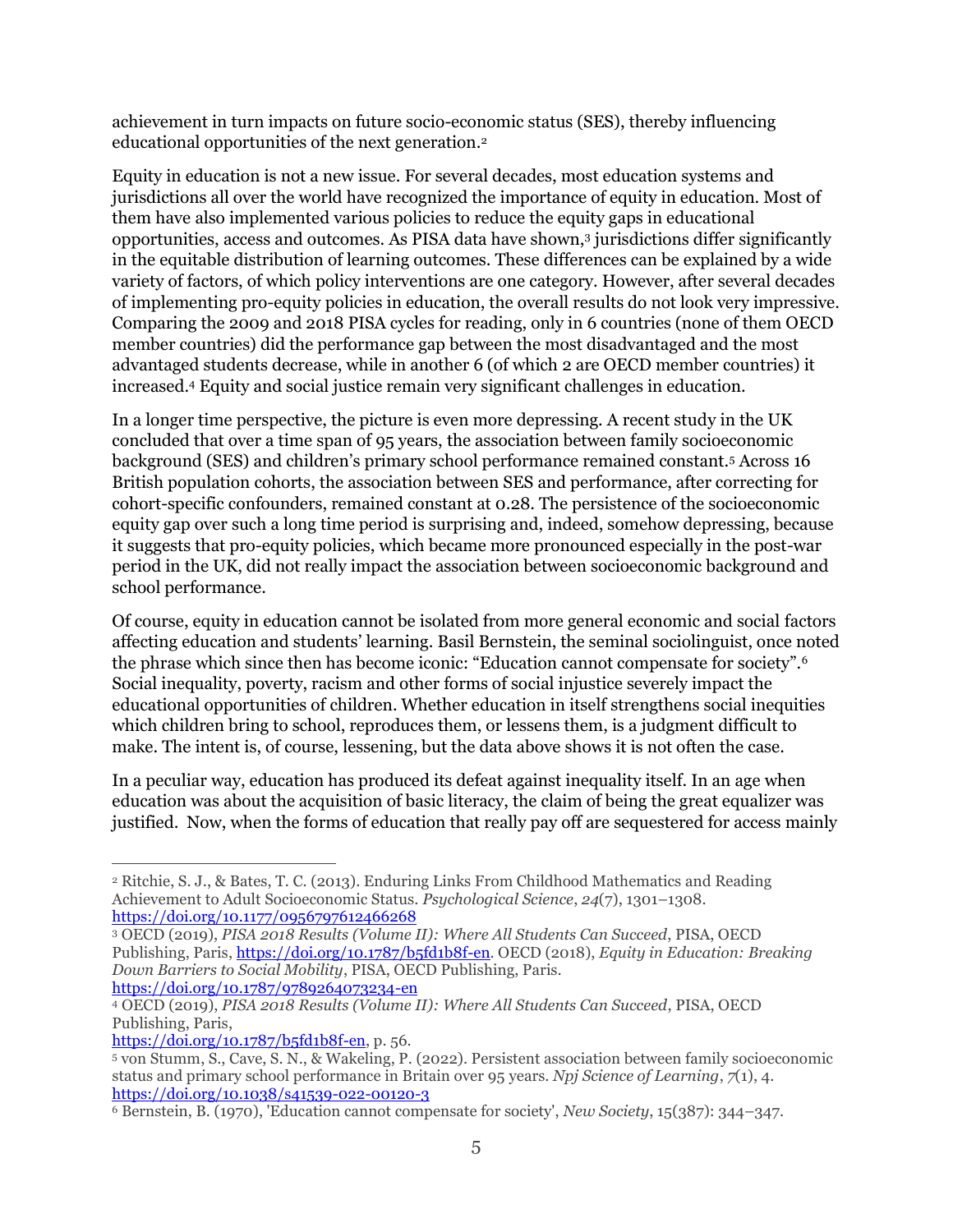by a privileged few, education could just as easily be thought of as the great un-equalizer. The relationship between education and opportunity has been transformed over the last fifty years in the most advanced industrial nations. When educational attainment rises, the differences – and hence the inequalities – that are produced, become more powerful.

Although between-country inequalities are lessening on a global scale, within-country inequalities are increasing in most OECD countries and emerging economies indeed. <sup>7</sup> Since the 1980s, aggressive pro-market policies have had an adverse impact on income inequality, poverty and social segregation in many countries. Redistribution mechanisms through social security and social welfare policies have generally weakened.<sup>8</sup> The transformation of economies caused by technological change, globalization and digitalization has strengthened polarization of labor markets, income distribution and the emergence of new categories of low-paid and precarious jobs. Even in developed nations, a significant share of the population lives on or under the poverty line, and especially child poverty has become an endemic phenomenon. The financial and economic crisis of 2008 and the following years and, again, the COVID-19 pandemic have accelerated economic reallocation to the detriment of already disadvantaged people and have exacerbated social inequalities.

Social inequity has also become a more multidimensional issue. Income inequality or poverty no longer suffice as sole indicators for social injustice. Unequal opportunities, segregation and discrimination on the basis of gender, race, sexual orientation, migration status, geography, religion, age, disability, or other dimensions of a person's identity are now rightly seen as part of a multidimensional understanding of inequity. The term 'intersectionality' is increasingly used to denominate the linkages between these different dimensions. Various inequities and discriminations tend to interact and accumulate, resulting in intensified forms of social violence. This also implies that *the perspective of equity has widened from economic redistribution to many other forms of mechanisms through which social disadvantage, discrimination, marginalization, or disempowerment are realized*. This has profound consequences on the definition of pro-equity policies, also in the field of education. From a dominant perspective on equitable, mainly financial access to education several decades ago, the policy focus is now rightly shifting to examining all components and dimensions of the educational structures and practices on how they eventually contribute to or compensate for various dimensions of inequity.

In some countries like the USA, it is financial fairness in the funding of education, not access anymore, that is still an issue, as school districts get funded by local taxes; so the wealthier towns progress while the poor ones languish.<sup>9</sup> We will state upfront that, from an effect-size

<sup>7</sup> Milanovic, B. (2016), *Global Inequality: A New Approach for the Age of Globalization*. Cambridge (MA), Harvard University Press.

<sup>8</sup> Atkinson, A.B. (2015), *Inequality. What Can Be Done?* Cambridge (MA): Harvard University Press; Esping-Andersen, G., Gallie, D., Hemerijck, A. and Myles J. (2002). *Why We Need a New Welfare State*. Oxford: Oxford University Press.

<sup>9</sup> Baker, B. D., Farrie, D., & Sciarra, D. G. (2016). Mind the Gap: 20 Years of Progress and Retrenchment in School Funding and Achievement Gaps. *ETS Research Report Series*, *2016*(1), 1–37.

[https://doi.org/10.1002/ETS2.12098;](https://doi.org/10.1002/ETS2.12098) Bruce, M.D., Ermasova, N. & Mattox, L. (2019). The Fiscal Disparity and Achievement Gap between Extremely Wealthy and Poor School Districts in Illinois. *Public Organization Review* 19**,** 541–565[. https://doi.org/10.1007/s11115-018-0417-7;](https://doi.org/10.1007/s11115-018-0417-7) Knight, D. S. (2017). Are High-Poverty School Districts Disproportionately Impacted by State Funding Cuts? School Finance Equity Following the Great Recession. In*: Journal of Education Finance.* 43/2.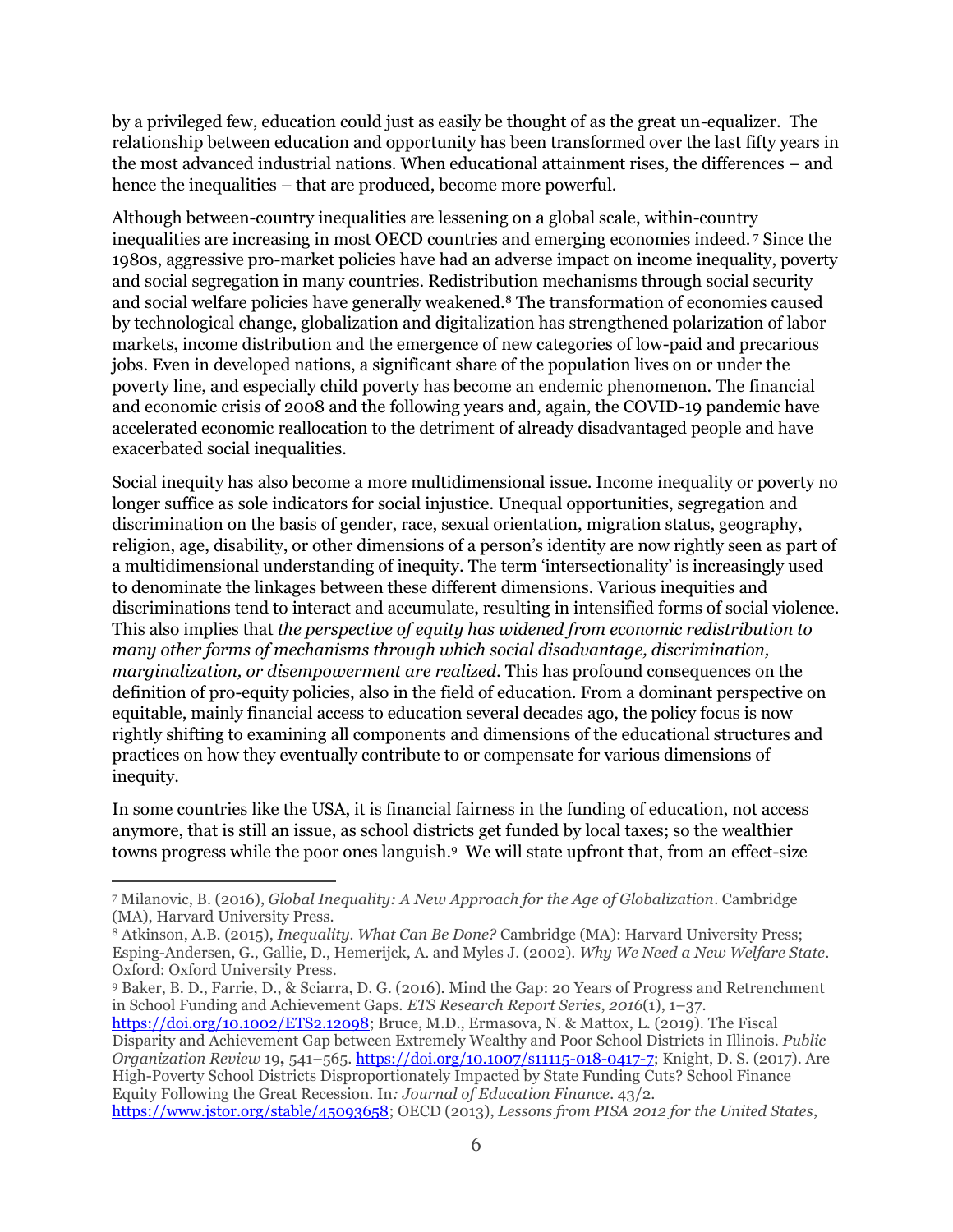perspective, *the largest positive outcome in the US would come from better financial fairness in educational funding,* which would allow to provide:

- ample additional training to teachers *(PD, lesson plans, etc.)*
- ample remediation, enrichment and support to disadvantaged students *(via daily tutoring)*
- accelerated language learning to catch up non-native speakers.

It is against this background that also the relation between curriculum and social justice is turning into an important and interesting question. Compared to various input and output elements which long have been seen as relevant issues in an equity perspective, the internal components of the educational system, including the curriculum, have been neglected for too long. Only recently, the curriculum has been identified as a major issue in educational equity.<sup>10</sup> A major effort to redesign the curriculum thus needs to develop its own vision on how its ambitions relate to equity and social justice. To start this reflection, is the major purpose of this paper.

This reflection comes at a point in time where equity and social justice find themselves in the center of heated political debate in the United States and elsewhere. The polarized nature of the political and ideological debate might negatively impact on the reception and usage of this paper, no matter how balanced, evidence-based and logical it attempts to be. Readers with a fixed political view on equity might be tempted to reduce its messages to predetermined positions on the political continuum and either welcome or condemn the views. Still, this paper is conceived as an invitation to reflect on very complex and even 'wicked' issues with an open mind.

# <span id="page-7-0"></span>**Evaluating equity in education**

More than in any other field of social life and public policy, equity and social justice are incredibly important in education. This is because of the intrinsic purpose of education to uplift and emancipate individuals, social groups and entire nations from ignorance and submission to wisdom and autonomy, not autocracy. No other social institution has that purpose. In old times, this mission was reserved for just a very thin layer of the social fabric, such as clerics in Medieval Europe or imperial bureaucrats in ancient China. But all modern societies have embraced – sooner or later – the ambition to expand the benefits of education to societies as a whole. Thus, education became the main modernizer and the main equalizer in human history. And equity and social justice got engrained in the very purpose of education. This explains why education is so sensitive to equity and social justice.

However, no matter how well-intentioned, $11$  education can never achieve full equality. This is due to the other function of education, next to the equalizing function, which is selection. Selection concerns the filling of positions within economic, political and social elites and

Strong Performers and Successful Reformers in Education, OECD Publishing, Paris, [https://doi.org/10.1787/9789264207585-en.](https://doi.org/10.1787/9789264207585-en)

<sup>10</sup> OECD (2021), *Adapting Curriculum to Bridge Equity Gaps: Towards an Inclusive Curriculum*, OECD Publishing, Paris,<https://doi.org/10.1787/6b49e118-en>

<sup>11</sup> See the defense of equality of outcomes by Phillips, A. (2004). Defending equality of outcome, *Journal of Political Philosophy*, 12/1, 2004, pp. 1–19. [http://eprints.lse.ac.United](http://eprints.lse.ac.uk/533/1/equality_of_outcome.pdf)  Kingdom/533/1/equality of outcome.pdf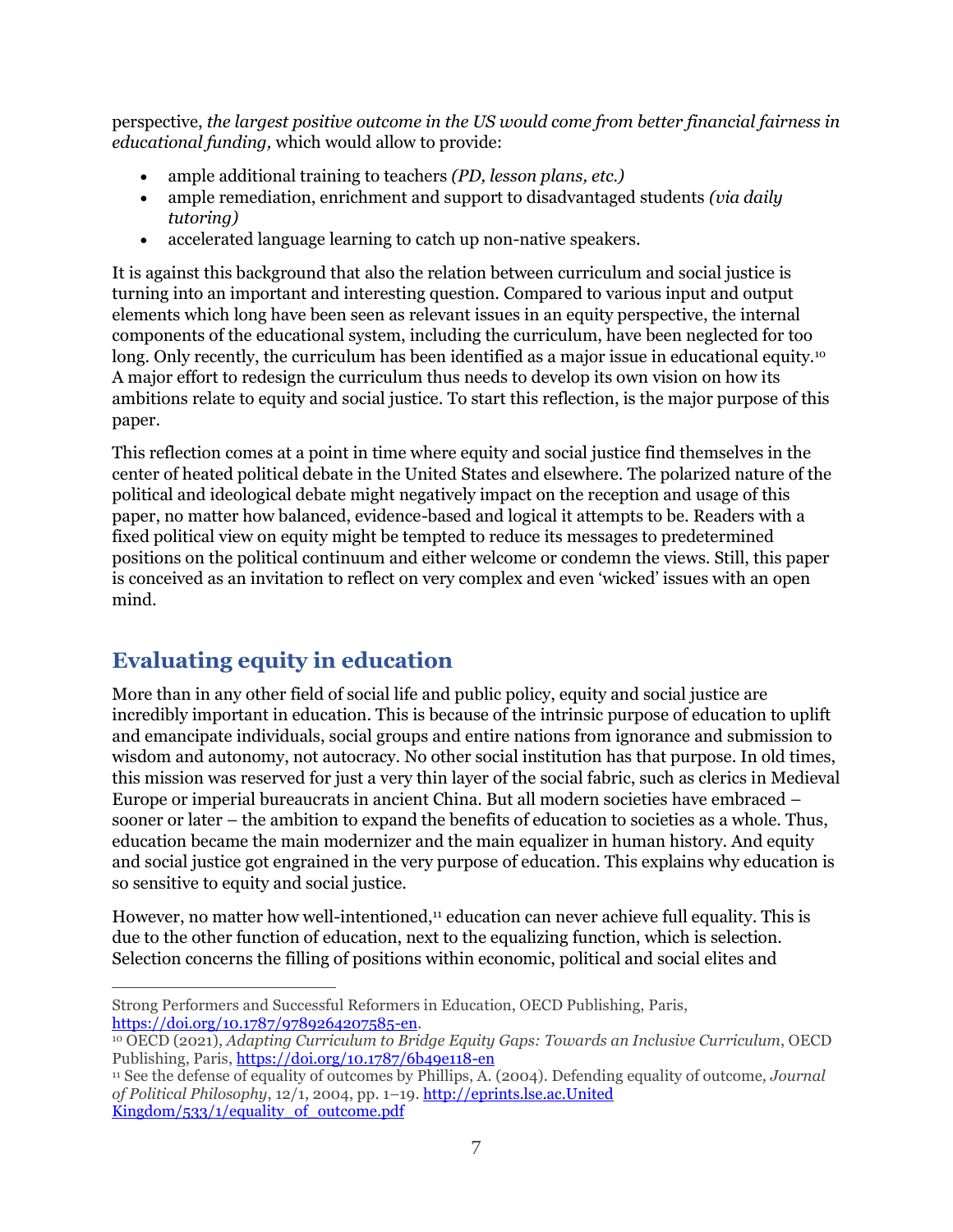equipping the selected with the necessary attributes to occupy these positions. Contrary to what the beliefs of many educators that education is about the development of the individual to realize his or her full potential, not all kids can reach the top of the social ladder. The function of selecting the most talented one is controversial in the education space, but from a societal point of view completely legitimate. Moreover, educators themselves do contribute to selection, by differentiating expectations and in doing so limiting the opportunities of many. The equity issue with regard to selection is that it often is implemented in an biased manner, by prioritizing prejudice and partial opinion over rigorous assessment of talent. Despite the impossibility of complete equality, education has to ensure that the selection function is implemented in an equitable and fair manner.<sup>12</sup> *This means that selection, and the resulting social mobility, happens on the basis of ability, merit and achievement, and not on the basis of family background, gender, race, religion or whatever other irrelevant factor*.

Not a single education system is perfectly delivering on the equity and social justice promise. But some do better than others, such as the Nordic countries with their social-democratic tradition, and several systems dramatically fail, such as the United States or France.<sup>13</sup> Evaluating education systems on how well they do with regard to equity and social justice depends on the definitions, criteria, and measurement tools used. As we shall see in the next section, there are many different definitions of equity in education, each with its own implications for policy and practice.

With regard to measurement, a lot depends on the specific measures used. Input measures, such as access to education, financial resources invested in schooling or the availability of cultural resources at home, will lead to different results than outcome measures. And within outcome measures, looking at learning outcomes and skills acquisition will lead to different results than one looks at educational attainment. One can look at the overall variation in the distribution, but such measure also shows differences in human potential and talent, genetically determined or not. A better measure is to look at the degree to which the distribution is influenced by social background, such as family income, parental educational attainment, or cultural capital at home. This is what PISA is reporting on: the percentage of variance explained by parental economic, social and cultural status (ESCS).<sup>14</sup> Equity is achieved when the percentage of explained variance in performance is close to zero, meaning that each student has the same probability to reach a certain level of educational attainment or acquire a certain level of learning outcomes, regardless of its family background. Equity means that whatever inequality exists between students in a school system, it is not related to students' socioeconomic status, but is merely the expression of innate differences in ability and talent.

<sup>12</sup> Brennan, J., & Naidoo, R. (2008). Higher education and the achievement (and/or prevention) of equity and social justice. *Higher Education.* 56(3), 287–302.<https://doi.org/10.1007/s10734-008-9127-3> <sup>13</sup> Gorard, S., & Smith, E. (2004). An international comparison of equity in education systems. *Comparative Education*, *40*(1), 15–28.<https://doi.org/10.1080/0305006042000184863>

<sup>14</sup> See chapter 1 in OECD (2019), *PISA 2018 Results (Volume II): Where All Students Can Succeed*, PISA, OECD Publishing, Paris, [https://doi.org/10.1787/b5fd1b8f-en.](https://doi.org/10.1787/b5fd1b8f-en) Avvisati, F. (2020). The measure of socioeconomic status in PISA: a review and some suggested improvements. *Large-scale Assessments in Education*. 8. [https://doi.org/10.1186/s40536-020-00086-x.](https://doi.org/10.1186/s40536-020-00086-x) Some of PISA's ESCS measures are also criticized for their endogeneity, for example the number of books at home, see: Engzell, P. (2019). What Do Books in the Home Proxy For? A Cautionary Tale. *Sociological Methods and Research*. [https://doi.org/10.1177/0049124119826143.](https://doi.org/10.1177/0049124119826143)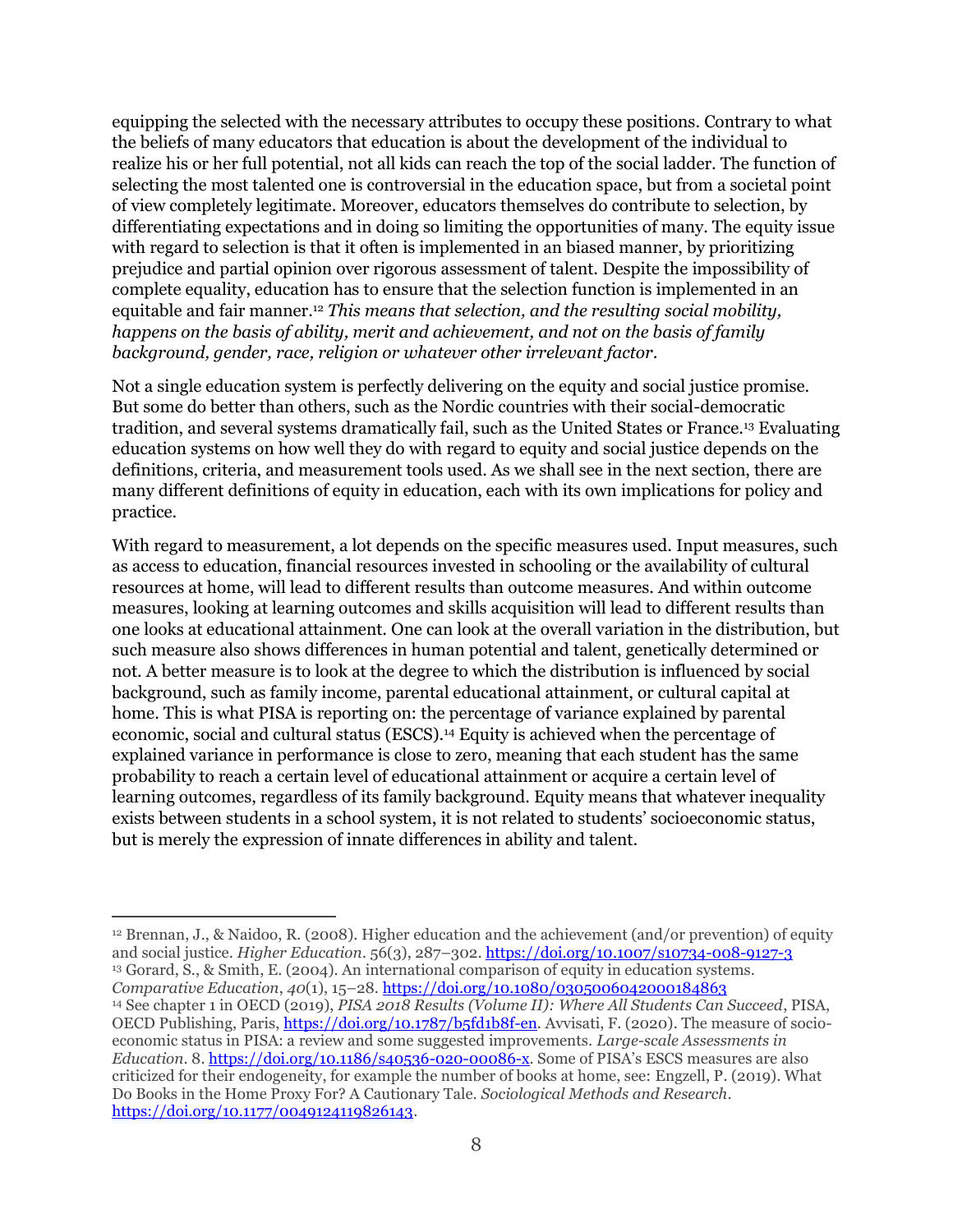The answer, of course, lies in the pervasive role of poverty, deprivation, discrimination and exclusion on the educational opportunities and performance of children. Research has amply demonstrated the corrosive effects of unequal family resources, disadvantaged neighborhoods, insecure labor markets, and worsening school conditions on children's opportunities.<sup>15</sup> In the US, growing income inequality, the widening gap in parents' educational attainment, residential segregation, various forms of discrimination and exclusion, and many more factors are responsible for a widening gap in educational opportunities and outcomes.

In this regard, the social and cultural context matters as well. Inequality also works in indirect ways. The SES measure doesn't value social and cultural differences in educational aspirations and preferences. The meritocratic ideal of modern education systems is much more prevalent in and supported by the urban middle class than it is by the working class or in rural communities. Paul Willis' seminal ethnographic account of how working class 'lads' in an English industrial town actively resisted and rejected schooling, thereby actively contributing to their perpetuating working-class futures and social deprivation, is a classical account of the social variation of attitudes and preferences towards schooling.<sup>16</sup> Recent research has pointed to the fact the educational inequity is also the result of 'opportunity hoarding' by the middle class, which in turn can lead to discrimination and social segregation.<sup>17</sup>

In comparatively equitable education systems – Canada is a good example with much higher levels of educational equity as measured in PISA than most other nations including the United States – specific forms of social injustice can still be very important. Exclusion and discrimination of indigenous populations for example can still be very real issues in such statistically equitable systems.<sup>18</sup> Individuals or groups with specific learning needs often do not get the adaptations in schools they need and deserve and thus are discriminated. Minority language groups often do not get the opportunity to be educated in their native languages and are subjected to schooling in the hegemonic language.

## <span id="page-9-0"></span>**Concepts of equity and social justice in education**

It is useful to distinguish and define some major concepts in equity and social justice in education. Too often, these concepts are used indifferently or even synonymously, contributing to major confusion in the discussion. In this section, we will discuss the most common conceptual approaches to equity in education.

#### <span id="page-9-1"></span>Equality of outcomes

Let's start with one of the clearest but also most radical expressions of equity in education: equality of outcomes. In this view, education systems are equitable if there is only a narrow

<http://dx.doi.org/10.1787/9789264279421-en>

<sup>15</sup> See for example: Duncan, G.J. & Murnane, R.J. eds. (2011). *Whither Opportunity? Rising Inequality, Schools, and Children's Life Chances*. Russel Sage & Spencer Foundation.

<sup>16</sup> Willis, P. (1981). *Learning to Labor: How Working Class Kids Get Working Class Jobs*. New York, NY: Columbia University Press.

<sup>17</sup> Reeves, R. (2017). *Dream Hoarders: How the American Upper Middle Class Is Leaving Everyone Else in the Dust, Why That Is a Problem, and What to Do about It.* Washington, D.C.: Brookings Institution Press.

<sup>18</sup> OECD (2017), *Promising Practices in Supporting Success for Indigenous Students*, OECD Publishing, Paris.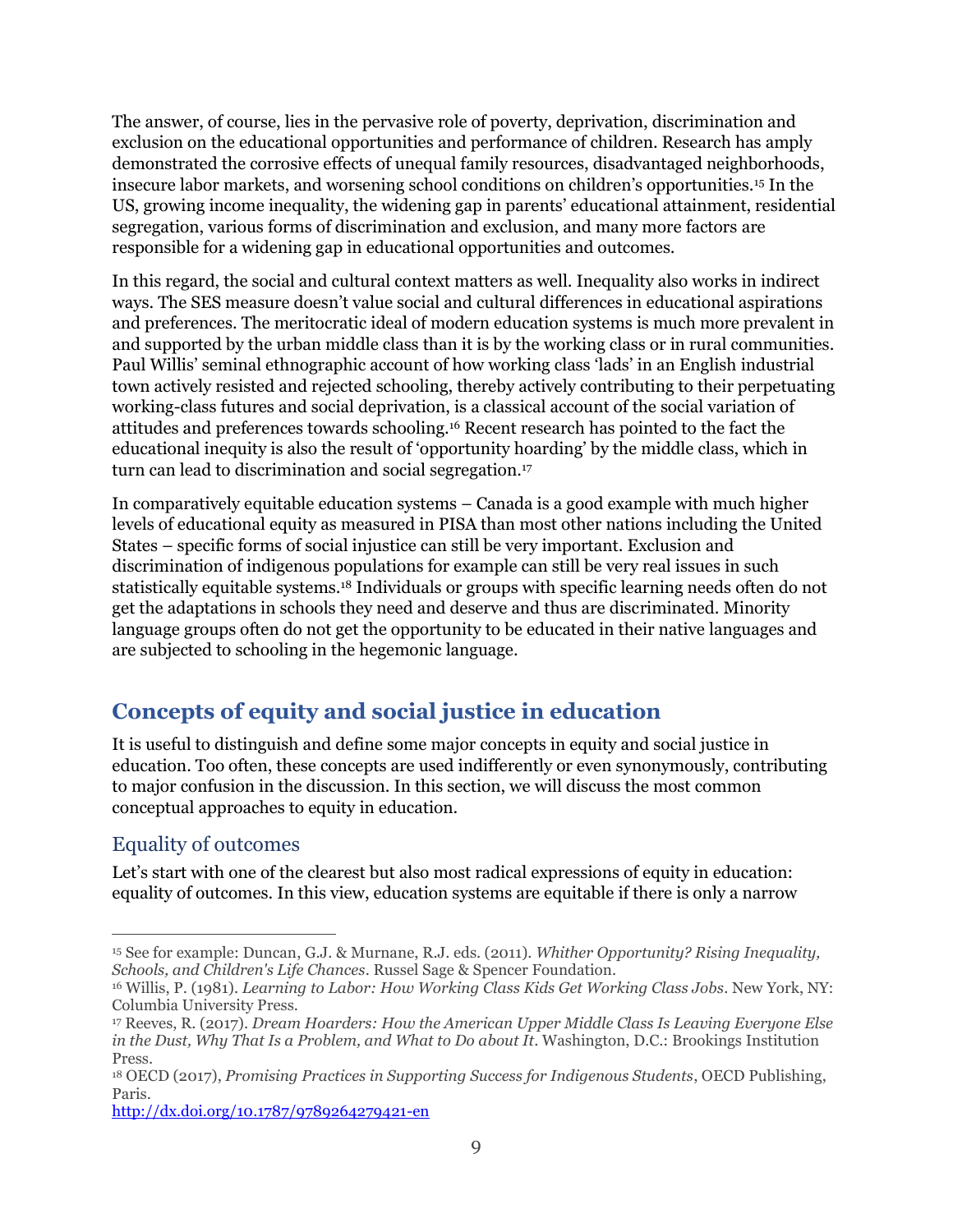variation in the distribution of outcomes, such as attainment rates, learning outcomes, skills acquired or whatever. Given the natural variation in talents and abilities, and the significant variation in social backgrounds, material and immaterial resources invested in education by parents and families, education can only achieve equality of outcomes by remediating and compensating for inequalities at the start of an educational trajectory. Education systems which realize a high degree of equality of outcomes thus try to minimize the impact of family background on learning and maximize the uniformity and cohesion of educational pathways by avoiding selection, opposing testing and postponing educational tracking and streaming. With regard to curriculum, those systems adhere to a largely common one, with similar learning objectives and content for all students.

This very egalitarian definition of social justice and equity in education, very popular in the second half of the 20<sup>th</sup> century in, for example, the comprehensive school movement in the United Kingdom and elsewhere, and today in for example critical race theory in the United States, has a very ambitious equity agenda. It views the school as an instrument to correct and compensate for social inequalities in family background, access to financial and non-material resources, cultural background and preferences, etc. The school is defined by its social mission to equip all students with the necessary knowledge, skills, character, and meta-learning to start successfully in life.

More recently, this view on equity has been criticized on a number of points:

- The neglect of diverse abilities and talents among students, especially of gifted students.
- The lack of incentive for effort, personal responsibility and innovation.
- The over-emphasis on the role of education in compensating for society, and the disregard for (even genetic) differences or the role of personal effort.
- Exaggerated homogenization with a risk of a reduction of learning outcomes to the mean. Equality risks being seen as synonymous to close to the average.

More specifically with regard to the curriculum, the notion of equality of outcomes risks being satisfied with below-excellence levels of standards, in order to allow most if not all students to reach them. PISA-results has shown that some countries, especially, Eastern Asian ones, are successful in combining high levels of learning outcomes with high degrees of equality of outcomes, but for many Western countries the trade-off between excellence in standards and equality of outcomes is very real. For the sake of equity, standards and definitions of achievement have been compromised and expectations have been put at a lower level. Equality of opportunity policies have sometimes tried to narrow the achievement distribution, not only by raising the achievement of low performers, but also by consciously or unconsciously constraining the performance at the top of the distribution. A radical interpretation of equality is tempted to see high expectations, rigorous testing and demanding teaching as discriminatory. For the illusionary sake of social justice, teachers and schools are then incentivized to portray students as achieving when they are not.

## <span id="page-10-0"></span>Equality of opportunity

As a correction to the problems facing the concept of equality of outcomes, a number of social philosophers and scientists (mainly John Rawls, John Roemer, Amartya Sen, Martha Nussbaum) have advanced the concept of 'equality of opportunity'.<sup>19</sup> In this concept, the variety

<sup>19</sup> Ferreira, F. & Peragine, V. (2016). "Individual Responsibility and Equality of Opportunity." in *The Oxford Handbook of Well-Being and Public Policy*, edited by M. D. Adler and M. Fleurbaey. Oxford: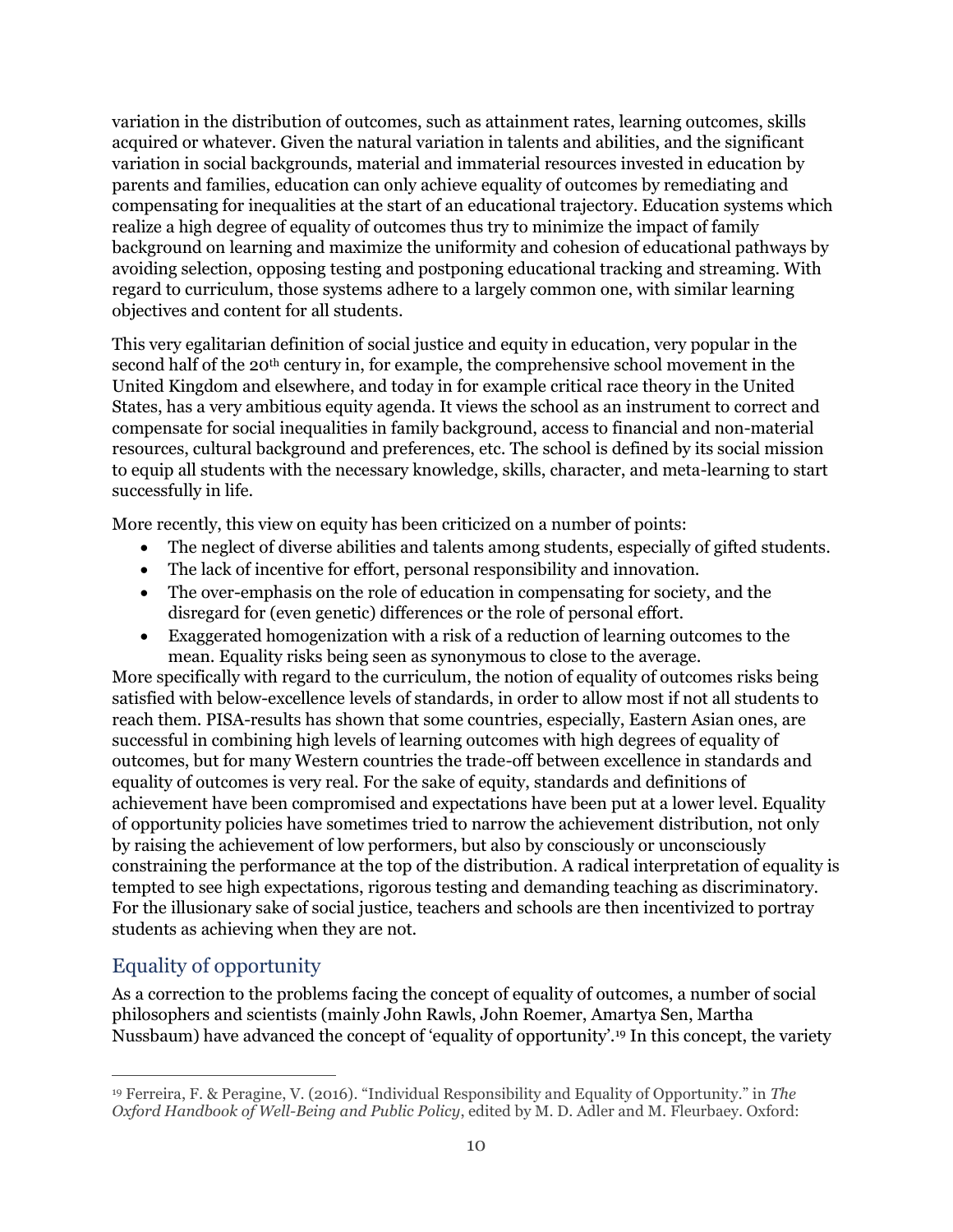of abilities and talents is recognized, as well as the role of personal effort and social preferences of families and social groups. Equality of opportunity means that performance should not depend on personal circumstances that stem from the randomness of birth, but to individual effort.<sup>20</sup>

The role of educational policy thus mainly consists of offering all students, regardless their abilities and social background, equal opportunities to embark on the process of learning. This can be done not only by removing all possible barriers to successful learning trajectories, but also by introducing compensatory measures for those students who face disadvantage and discrimination. An equality of opportunity approach tries to create a level playing field for all students, by severely reducing the impact of social background and removing all possible forms of discrimination, while recognizing the importance of individual and cultural preferences and personal effort in the final outcomes.

In this concept, the end result is not necessarily a narrow distribution of learning outcomes, as they depend on the given distribution of abilities and talents, the successful trajectory of individual students and their personal effort towards achievement. Students who do not succeed in education because they choose not to invest as much personal effort in this, should not blame society if they have received first- and even second-chance opportunities.

The concept of equality of opportunity is a rather vague concept, with many possible meanings and policy implications.<sup>21</sup> It has been criticized for pointing education policies to a narrow focus on access and financial barriers to education, thereby taking an agnostic view on what happens within the educational process. It considers the curriculum and the teaching and learning process as neutral, assuming that there is an objective positive purpose to education which is beneficial for all students.

A more fundamental criticism of the 'equality of opportunity' concept is that it makes a vague and rather difficult to operationalize distinction between justifiable and unjustifiable sources of inequality. The question then is whether there is sufficient ground and enough social consensus to make decisions on whether sources of inequality are ethically acceptable or not.<sup>22</sup> Appreciating the 'effort' of an individual, for example, is a good case. In theory, the amount of personal effort in turning opportunities to positive outcomes is an important ingredient of the equality of opportunity argument. But effort is not only determined by personal responsibility, but is also influenced by social context, learned behaviors and cultural norms. Many structural aspects, which have an impact on an individual's success, remain out of reach of an individual's effort.

Oxford University Press, pp. 747–84. [https://doi.org/10.1093/oxfordhb/9780199325818.013.24.](https://doi.org/10.1093/oxfordhb/9780199325818.013.24) See also: Mason, A. (2001). Equality of opportunity, old and new. *Ethics*, *111*(4), pp. 760–781. <https://doi.org/10.1086/233572>

<sup>20</sup> Roemer, J. E., & Trannoy, A. (2016). Equality of Opportunity: Theory and Measurement. *Journal of Economic Literature*, *54*(4).<https://doi.org/10.1257/jel.20151206>

<sup>21</sup> Lazenby, H. (2016). What is equality of opportunity in education? *Theory and Research in Education*, *14*(1), 65–76.<https://doi.org/10.1177/1477878515619788>

<sup>22</sup> Kanbur R., Wagstaff A. (2016). How Useful Is Inequality of Opportunity as a Policy Construct?. In: Basu K., Stiglitz J.E. (eds) *Inequality and Growth: Patterns and Policy*. International Economic Association Series. Palgrave Macmillan, London. [https://doi.org/10.1057/9781137554543\\_4](https://doi.org/10.1057/9781137554543_4)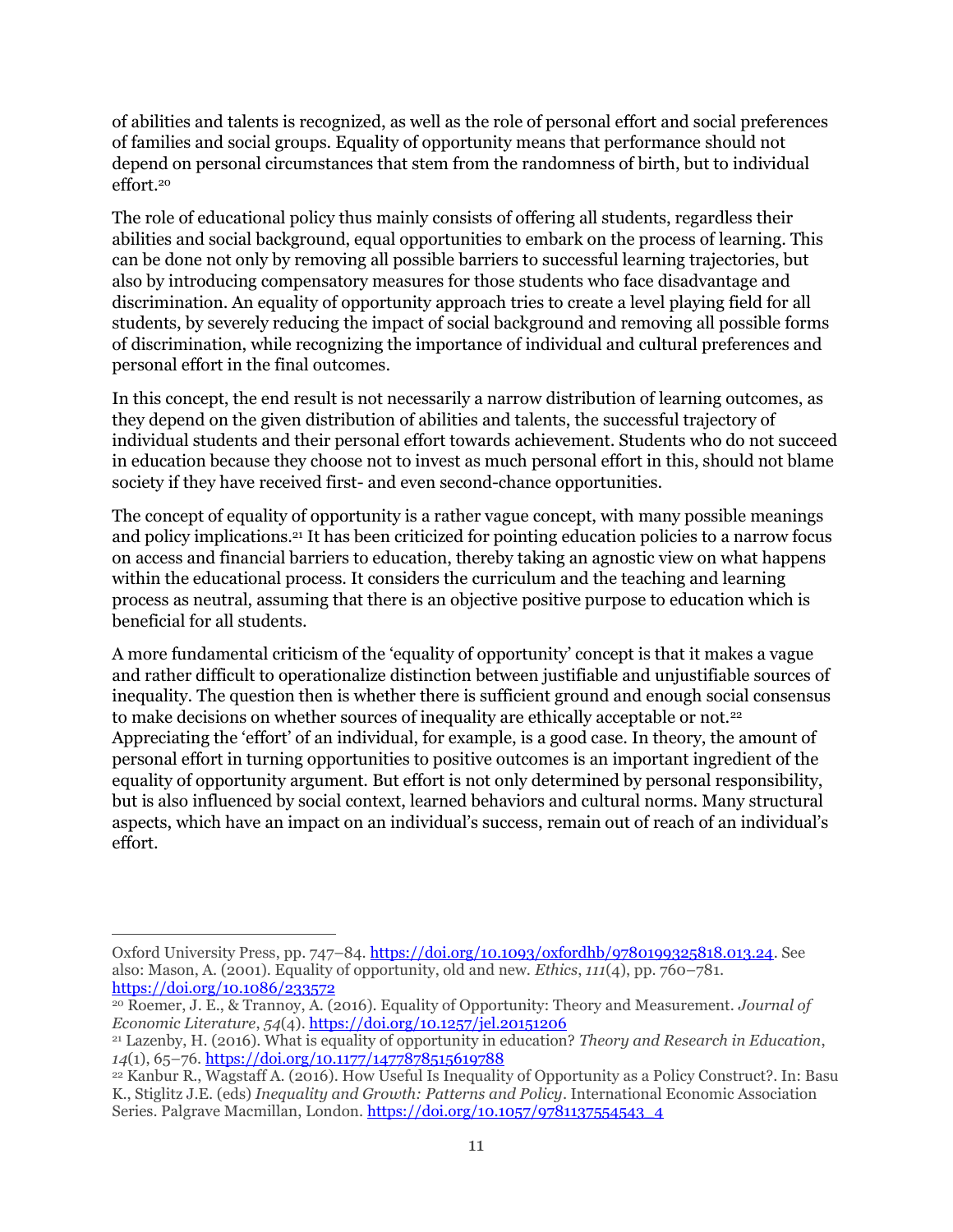## <span id="page-12-0"></span>Social mobility

A concept linked to equality of opportunity is social mobility. For many years, education provided the most important route to improving one's life and those of one's children through upward social mobility. By removing all possible barriers to successful education, talented students from disadvantaged backgrounds have the opportunity to climb the social ladder by achieving a successful education. For many decades, education has been seen as the main vehicle for social mobility and many students, who previously were excluded from an elitist education, were able to benefit from the educational opportunities. The ambition that through education, talent and effort, one can secure a better life than that of their parents was crucial to the expansion of education systems in the second half of the 20<sup>th</sup> century.

However, the degree to which education offers opportunities for upward social mobility differs widely across countries.<sup>23</sup> And even among regions within countries, the variation in educational mobility is quite important.<sup>24</sup> Institutional factors, educational policies, the general economic and social environment, they offer part of the answer to why social and educational mobility differ so much. Hence, social mobility may not be a perfect expression of the equity and social justice in a given system. This is because social mobility is the product of both seemingly contradictory functions of education, equalizing opportunities and selection on the basis of ability, talent and achievement. The actual amount and the fairness of social mobility depends on the balance between both functions of education.

Over time, in several OECD countries, upward social mobility has become more difficult to achieve, and the fear of downward social mobility is becoming more widespread in the middle classes*.* <sup>25</sup> *Large parts of the population seem to believe that the social contract of the 20th century welfare state, of which public education is an important component, has either ended or no longer serves their interests*. <sup>26</sup> When the engine of social mobility starts to sputter, trust in school systems falters and young people from vulnerable backgrounds may no longer invest their time and energy in schooling. *The consequences might be felt beyond the education systems, when people lose trust in the 'social contract', become defiant towards the 'system', embrace populism and turn away from democracy.*

<sup>23</sup> Pfeffer, F. T. (2008). Persistent inequality in educational attainment and its institutional context. *European Sociological Review*, *24*(5), 543–565[. https://doi.org/10.1093/esr/jcn026;](https://doi.org/10.1093/esr/jcn026) Narayan, A. et al. (2018). *Fair Progress? : Economic Mobility Across Generations Around the World. Equity and Development*. Washington, DC: World Bank.

[https://openknowledge.worldbank.org/handle/10986/28428;](https://openknowledge.worldbank.org/handle/10986/28428) Schütz, G., Ursprung, H.W. Wößmann, L. (2008), Education Policy and Equality of Opportunity. *Kyklos*, 61: 279- 308. <https://doi.org/10.1111/j.1467-6435.2008.00402.x>

<sup>24</sup> Betthäuser, B. A., Kaiser, C., & Trinh, N. A. (2021). Regional Variation in Inequality of Educational Opportunity across Europe. *Socius: Sociological Research for a Dynamic World*, *7*. <https://doi.org/10.1177/23780231211019890>

<sup>25</sup> See for example: World Economic Forum (2020), *Is the American Dream Over? Here's What de Data Say*. [https://www.weforum.org/agenda/2020/09/social-mobility-upwards-decline-usa-us-america](https://www.weforum.org/agenda/2020/09/social-mobility-upwards-decline-usa-us-america-economics)[economics;](https://www.weforum.org/agenda/2020/09/social-mobility-upwards-decline-usa-us-america-economics) OECD (2018), *A Broken Social Elevator? How to Promote Social Mobility*, OECD Publishing, Paris, [https://doi.org/10.1787/9789264301085-en.](https://doi.org/10.1787/9789264301085-en)

<sup>26</sup> See for example: Social Mobility Commission (2020), *Social Mobility Barometer. Public Attitudes to Social Mobility, 2019-20*. [https://assets.publishing.service.gov.United](https://assets.publishing.service.gov.uk/government/uploads/system/uploads/attachment_data/file/858908/Social_Mobility_Barometer_2019-2020.pdf) 

[Kingdom/government/uploads/system/uploads/attachment\\_data/file/858908/Social\\_Mobility\\_Barom](https://assets.publishing.service.gov.uk/government/uploads/system/uploads/attachment_data/file/858908/Social_Mobility_Barometer_2019-2020.pdf) [eter\\_2019-2020.pdf](https://assets.publishing.service.gov.uk/government/uploads/system/uploads/attachment_data/file/858908/Social_Mobility_Barometer_2019-2020.pdf)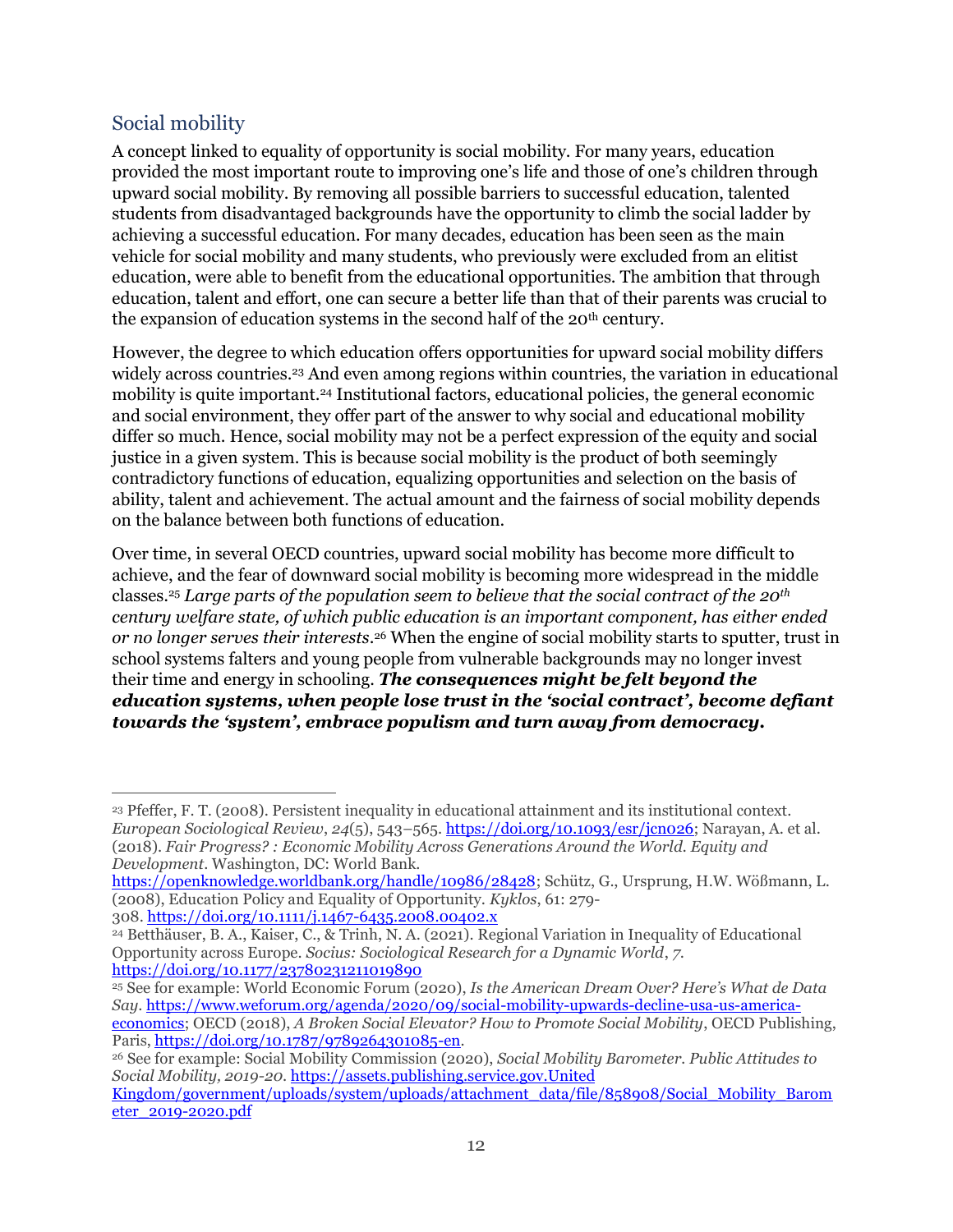While education has been the most powerful vehicle for social groups and entire nations to progress and escape from poverty and social exclusion, it can also foster inequality itself. Despite all possible efforts from policy makers and school leaders, educational opportunities are not fairly distributed within societies and education itself continues to pass advantages and privileges from one generation to the next. The selection function of modern education systems often confounds talent with social background.

#### <span id="page-13-0"></span>**Meritocracy**

The concept of meritocracy is a further expansion of the idea of social mobility. It logically (and chronologically) follows from an equity approach aiming for equality of opportunity and social mobility. Meritocracy denotes a society where in principle status, prestige and power are awarded to those, whatever their background and social origin, who succeed in developing their talents into assets or 'merits' such as skills or credentials, in most cases through successful educational careers. Equality of opportunity then refers to the starting situation, social mobility to the process and meritocracy to the result at the moment of competition for status and power.

In his brilliant account of the idea of meritocracy, Adrian Woolbridge defines meritocracy as follows: "A meritocratic society combines four qualities which are each in themselves admirable. First, it prides itself on the extent to which people can get ahead in life on the basis of their natural talents. Second, it tries to secure equality of opportunity by providing education for all. Third, it forbids discrimination on the basis of race and sex and other irrelevant characteristics. Fourth, it awards jobs through open competition rather than patronage and nepotism".<sup>27</sup>

Meritocracy has a very powerful role in defining what counts in the opportunity-mobility process. The question thus is what exactly counts as 'merit'? Traditionally, meritocracy values educational outcomes such as credentials and test scores, which are largely cognitive outcomes. The definition of merit in itself can severely limit opportunities of people who do not meet the traditional standards of merit. Feedback loops into the educational process, such as to what matters in high school success or to the selection to post-secondary institutions, reinforce the traditional notions of merit. Other valuable attributes of people than test scores and credentials, such as character qualities, are seldom taken into consideration in the meritocratic process. This might be changing slowly, as employers are starting to recognize the value of character competencies.<sup>28</sup>

Recently, experts have started to doubt whether modern societies still provide opportunities for meritocracy to function well. As noted by Tharman Shanmugaratnam, "we can no longer be confident that *meritocratic systems* will blunt the advantages and disadvantages that children bring with them from their homes and social backgrounds, at least not in the way that they did in a past era".<sup>29</sup> Widening inequalities, but also ceiling effects through increased participation to higher education limit the possibilities for disadvantaged youth to climb the social ladder. Even more radical is the critique that the concept of meritocracy has been legitimizing social inequalities and even fostering further increases of social gaps in wealth and power between the

<sup>27</sup> Woolbridge, A. (2021), *The Aristocracy of Talent. How Meritocracy Made the Modern World*. New York, Skyhorse, p. 1.

<sup>28</sup> See for example: McKinsey (2021), *Defining the Skills Citizen Will Need in the future World of Work.*  [https://www.mckinsey.com/industries/public-and-social-sector/our-insights/defining-the-skills](https://www.mckinsey.com/industries/public-and-social-sector/our-insights/defining-the-skills-citizens-will-need-in-the-future-world-of-work?cid=eml-web)[citizens-will-need-in-the-future-world-of-work?cid=eml-web](https://www.mckinsey.com/industries/public-and-social-sector/our-insights/defining-the-skills-citizens-will-need-in-the-future-world-of-work?cid=eml-web)

<sup>29</sup> Shanmugaratnam, T. (2021), "Education's untapped potential", in: O. Blanchard & D. Rodrik (2021), *Combatting Inequality: Rethinking Government's Role*. Cambridge (MA): MITPress, pp. 99-105.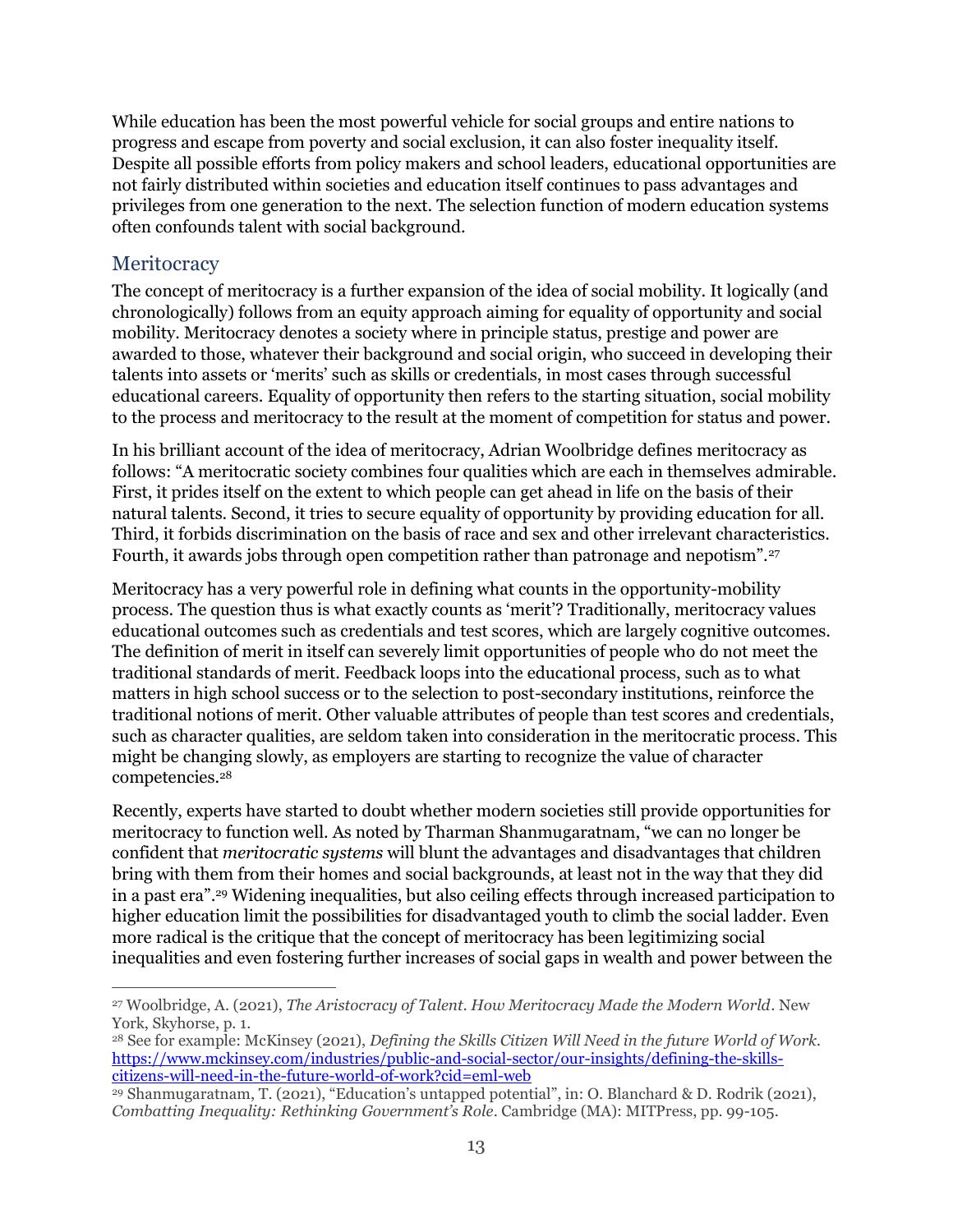elites and disadvantaged and disempowered layers of society.<sup>30</sup> The expansion of higher education in OECD countries and the growth in well-paid high-skilled jobs have indeed contributed to widening social disparities.<sup>31</sup>

#### <span id="page-14-0"></span>Social cohesion

All four concepts discussed so far have in common that they do not conceptualize the increasing diversity of populations. A growing understanding of the multidimensional nature of inequality has led to concerns that equity in education is about much more than gender, family background, economic or social disadvantage, but also about race, indigenous populations, sexual identity and much more. The notion of diversity thus has entered the debate on social justice and has fundamentally reshaped the questions about equity and social justice.

The main reaction to the recognition that our societies are highly diverse was a social-political fear for fragmentation and social disruption.<sup>32</sup> It is in this context that the concept of social cohesion saw the light of day. The concept mainly serves to protect societies against the risks of fragmentation and polarization between various social groups, divided by economic circumstances, poverty versus wealth, ethnicity and race, geography, etc. The role of education thus is seen to foster social cohesion through instilling shared notions of citizenship, interdependence and mutual interest. With regard to the curriculum, this approach aims to foster a common core curriculum with shared ethics, behavioral norms and mutual respect. In curriculum theory, E.D. Hirsch has been an influential proponent of this need for shared knowledge for social integration and citizenship.<sup>33</sup>

While still being a powerful political concept, the notion of social cohesion has failed to gain much traction as an approach to social justice, mainly because it aims to overcome divisions in society by problematizing them, rather than recognizing and confronting them in a more positive way. It defines social justice as the shared interest of society as a whole, while denying the legitimate demands of specific social and ethnic groups for social justice. It is aimed more at restoring or preserving social homogeneity than positively appreciating diversity. The recognition of diversity in education deserves much more thorough and ambitions approaches.<sup>34</sup>

## <span id="page-14-1"></span>Social integration

Along similar lines, the concept of social integration aims to provide opportunities to disadvantaged and disempowered social groups by providing them avenues to participate successfully in education, the job market, democratic institutions and social life more generally, on the condition of sharing the dominant values of the society in which they integrate. The concept, mainly used with reference to migrants and refugees,<sup>35</sup> suffers from significant

<sup>32</sup> See for example: World Economic Forum (2021), *The Global Risks Report 2021*. <https://www.weforum.org/reports/the-global-risks-report-2021>

<sup>30</sup> See for example: Sandel, M. J. (2020). *The tyranny of merit*. Allen Lane.

<sup>31</sup> Carnoy, M. (2011). As Higher Education Expands, Is It Contributing To Greater Inequality? *National Institute Economic Review*. 215(1): 34-47. doi[:10.1177/0027950111401142.](https://doi.org/10.1177/0027950111401142)

<sup>33</sup> Hirsch, E.D. (2020). *How to Educate a Citizen: The Power of Shared Knowledge to Unify a Nation*. Harper Collins.

<sup>34</sup> Burns, T. & Van Damme, D. (2018). Education and Diversity: Challenges and Opportunities. In: INSEAD. *The Global Talent Competitiveness Index 2018*, Fontainebleau, France, pp. 53-59.

<sup>35</sup> See for example: Lundberg, O. (2020). Defining and implementing social integration: a case study of school leaders' and practitioners' work with newly arrived im/migrant and refugee students.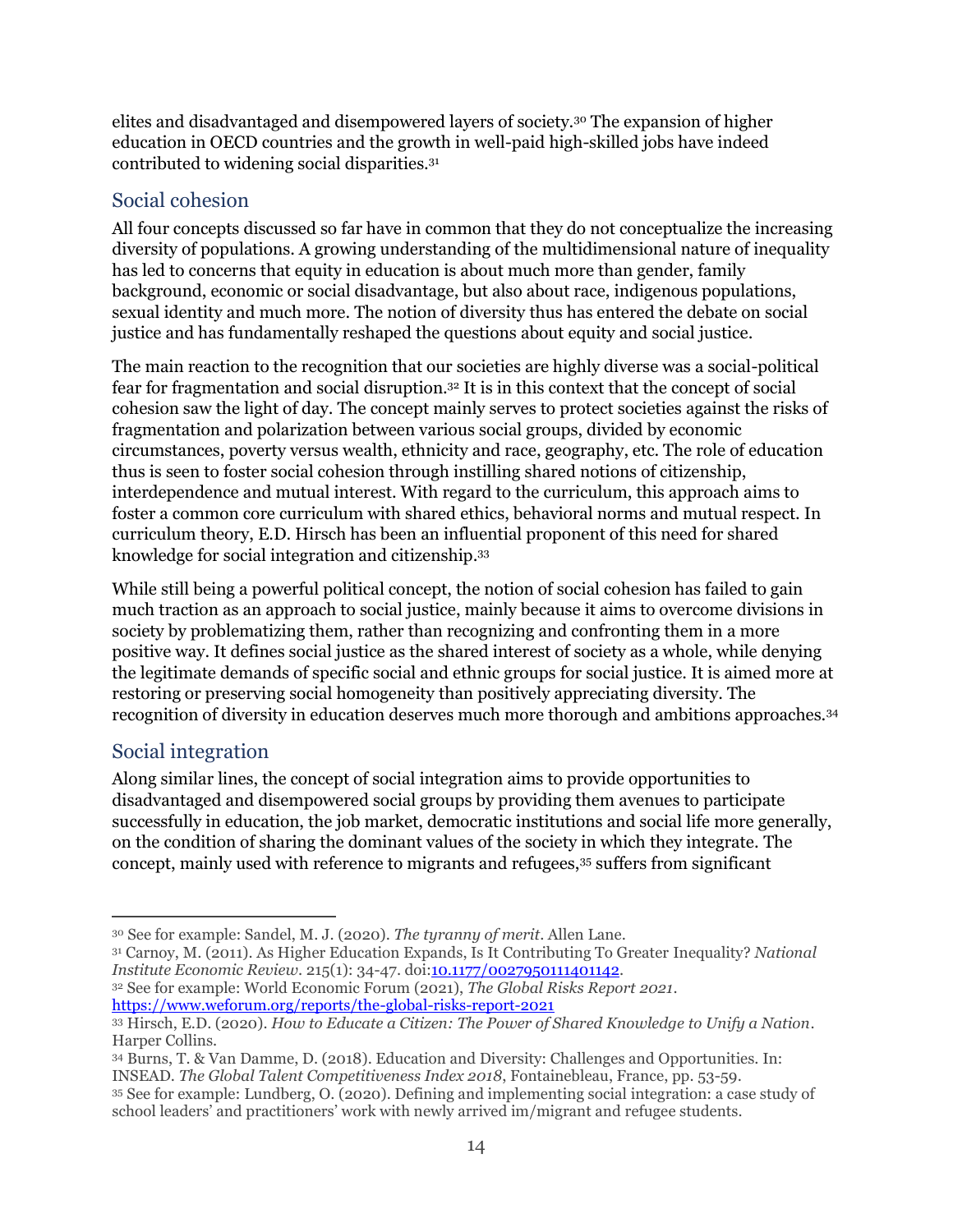ambivalence in its implementation, ranging from assimilationist to more adaptive approaches.<sup>36</sup> Yet, it differs from social cohesion in its more positive appreciation of diversity. If implemented well, integrationist education policies can give significant opportunities and rights to disadvantaged and disempowered social groups, while at the same time aiming for social peace. In terms of the curriculum, the concept can lead to the integration of non-traditional and minority views in the core curriculum and aims to empower disenfranchised social groups.

However, the concept of social integration does not have strong egalitarian ambitions. It mainly addresses the adverse consequences of social inequalities and social injustice, such as marginalization and exclusion. The burden is largely placed upon those on the outside of the social consensus to find a way, instead of those on the inside creating space and/or changing their space to welcome others. The concept also assumes that marginalized or diversity groups should have to assimilate or adapt into the dominant culture, instead of finding a shared space or carving out their own space.

## <span id="page-15-0"></span>Affirmative action

More radical approaches to social justice in education consider all of the above mentioned concepts as inadequate and insufficient. They only lead, in the views of radicals, to incremental, piecemeal change, while leaving the mechanisms of discrimination and injustice intact. There is a need, in their eyes, for faster and more radical interventions to turn the tide. One of these approaches is affirmative action or positive discrimination, which consists of correcting inequities by awarding certain rights and privileges to underserved groups. The concept is mainly used with regard to personnel policies in public institutions or access to post-secondary education,<sup>37</sup> but it is increasingly relevant to understand various approaches in education, including curriculum reform. Affirmative action differs from equality of opportunity by its proactive nature; instead of ensuring that discrimination will not be tolerated once it is detected, affirmative action aims to avert and prevent discrimination *ex ante*. 38

Explicitly including views of underrepresented and disadvantaged groups in educational content and correcting the one-sided approaches of the dominant groups in society has become a legitimate approach in many jurisdictions. Of course, it is the case that knowledge, transmitted from science to educational curricula and textbooks, often is adjusted through the lens of dominant groups and hegemonic cultures. Correcting this by adding multiple perspectives, giving voice to the disempowered, is a legitimate way of achieving social justice in educational

<sup>36</sup> Assimilation requires someone, for example a migrant person, to adjust to the prevailing dominant norms and codes of behavior, whereas in adaptation society itself changes in order to positively incorporate other people's norms. The distinction goes back to Jean Piaget's theory of cognitive development and is then transferred to sociology and cultural anthropology.

*International Journal of Qualitative Studies on Health and Well-Being*, *15*(sup2). <https://doi.org/10.1080/17482631.2020.1783859>

<sup>37</sup> Arcidiacono, P., Lovenheim, M., & Zhu, M. (2015). Affirmative Action in Undergraduate Education. *Annual Review of Economics*, *7*(1), 487–518. [https://doi.org/10.1146/annurev-economics-080614-](https://doi.org/10.1146/annurev-economics-080614-115445) [115445](https://doi.org/10.1146/annurev-economics-080614-115445)

<sup>38</sup> Crosby, F. J., Iyer, A., & Sincharoen, S. (2006). Understanding affirmative action. *Annual Review of Psychology*. 57, 585–611. [https://doi.org/10.1146/annurev.psych.57.102904.190029.](https://doi.org/10.1146/annurev.psych.57.102904.190029) For a very informative account of the legal and constitutional aspects of affirmative action, see: Lemann, N. (2021). Can affirmative Action Survive? *The Newyorker*. August 2 issue. <https://www.newyorker.com/magazine/2021/08/02/can-affirmative-action-survive?s=09>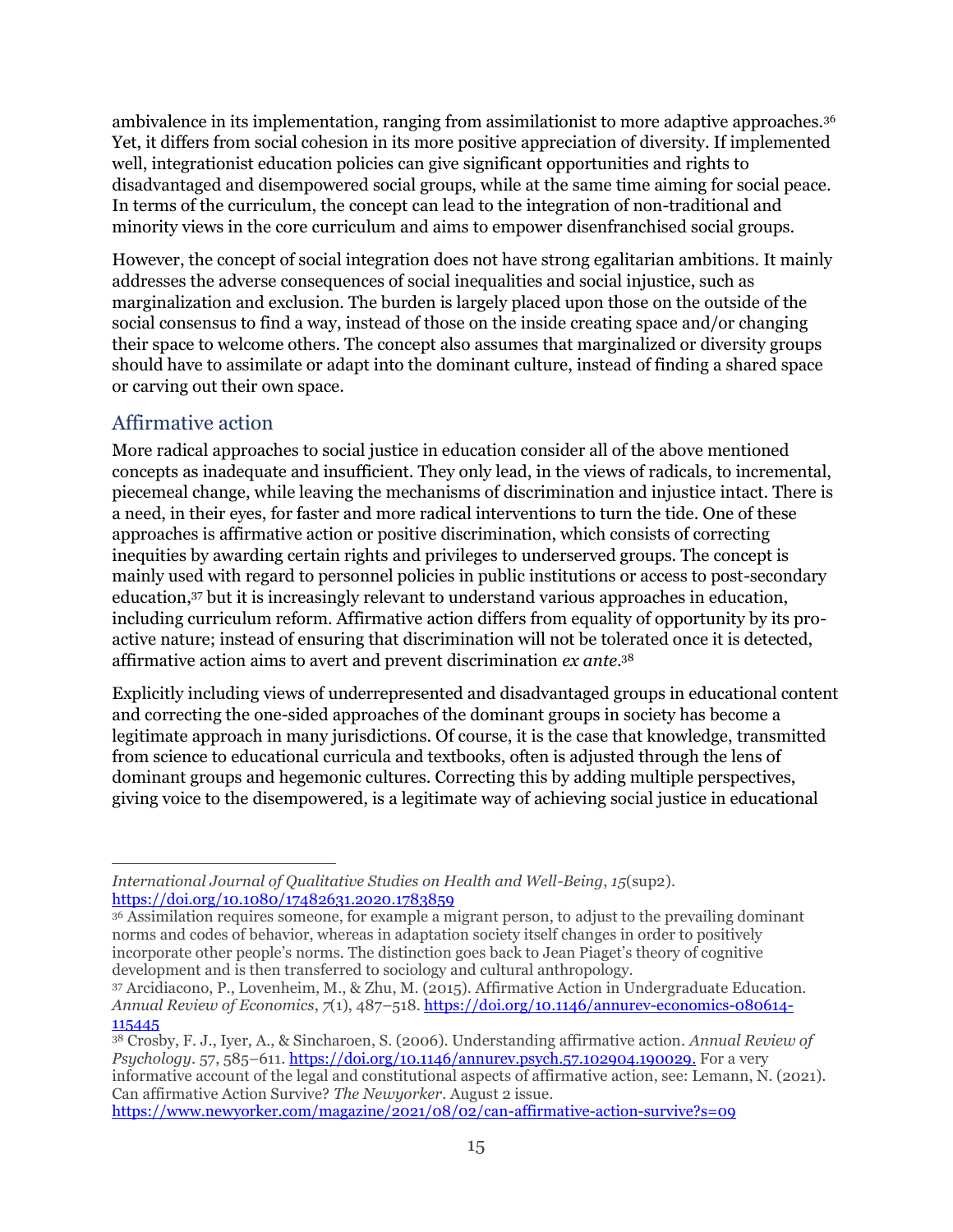curricula. Openness and multi-perspectivism are necessary ingredients of social justice in education.

However, the risk of this approach is its intrinsic tendency of turning into radical hyperbole by falling into the trap of epistemological relativism. In *The Closing of the American Mind*, the philosopher Alan Bloom already lamented: "There is one thing a professor can be absolutely certain of: almost every student entering the university believes, or says he believes, that truth is relative."<sup>39</sup> The idea that truth is relative to one's position in the social order, that there is no absolute truth, and that many truths are equally valid, has entered the social sciences with the advent of philosophical post-modernism and has become especially popular in the educational domain. In this view, anything goes as long as it is recognized by one social group as legitimate representation of truth. Each social group considers that it has inalienable right to its own truth. *Clearly, this is an unacceptable and dangerous proposition, which denies the nature of scientific inquiry and the very concept of truth.<sup>40</sup>*

Perfectly legitimate anti-racist calls for 'decolonizing the curriculum' by eliminating manifest residues of colonizers' views of the world sometimes turn into relativist opinions that there are no objective truths, but only 'black' and 'white' views of reality. Sometimes, respect for someone else's opinions prevails over the search for truth, when criticizing someone can feel as if you're imposing your beliefs on others, thus infringing on their freedom.<sup>41</sup> Truth will always be contested and is often nuanced and full of contradictions, so education has to foster communication, dialogue and cooperation. Or as Harvard's Howard Gardner noted in his *Truth, Beauty and Goodness Reframed*: "It's important for us to salvage, indeed to valorize, the core idea of truth. I believe that human being, working carefully ad reflectively and cooperatively over time, can converge more and more closely to a determination of the actual state of affairs – to the way that things actually are".<sup>42</sup>

Some disciplines lend themselves better to restorative affirmative action, such as social sciences, history or language, while others such as mathematics and natural sciences do much less. The degree of rigor in the scientific method, as well as the mere object of scientific inquiry – the natural world –, make the natural sciences less vulnerable for socially desirable views. Newtonian mechanics are valid, regardless of the social or cultural context. The laws of nature don't know any gender, race or religion.

But that doesn't mean that there are no valuable cultural differences in the way for example mathematics are understood and taught. Native American nations – the case of the Navajo is well documented<sup>43</sup> – had their own ways of understanding and transmitting basic concepts of the natural world such as time, space and geometry. From this cultural tradition of the Navajo nation, a particular way of teaching mathematics has been developed, which has become well-

<sup>39</sup> Bloom, A. (1987). *The Closing of the American Mind. How Higher Education Has Failed Democracy and Impoverished the Souls of Today's Students*. New York: Simon & Schuster, p. 25. <sup>40</sup> See also: Rauch, J. (2021), *The Constitution of Knowledge. A Defense of Truth.* Washington, DC,

Brookings Institution Press.

<sup>41</sup> Boudry, M. (2021). *Why Relativism is the Worst Idea Ever*. Blog of the American Philosophical Association.<https://blog.apaonline.org/2021/07/29/why-relativism-is-the-worst-idea-ever/>

<sup>42</sup> Gardner, H. (2011). *Truth, Beauty and Goodness Reframed: Educating for the Virtues in the Twenty-First Century*. New York: Basic Books.

<sup>43</sup> Pinxten, R. (2016). *Multimathemacy: Anthropology and mathematics education*. Springer. [https://doi.org/10.1007/978-3-319-26255-0.](https://doi.org/10.1007/978-3-319-26255-0)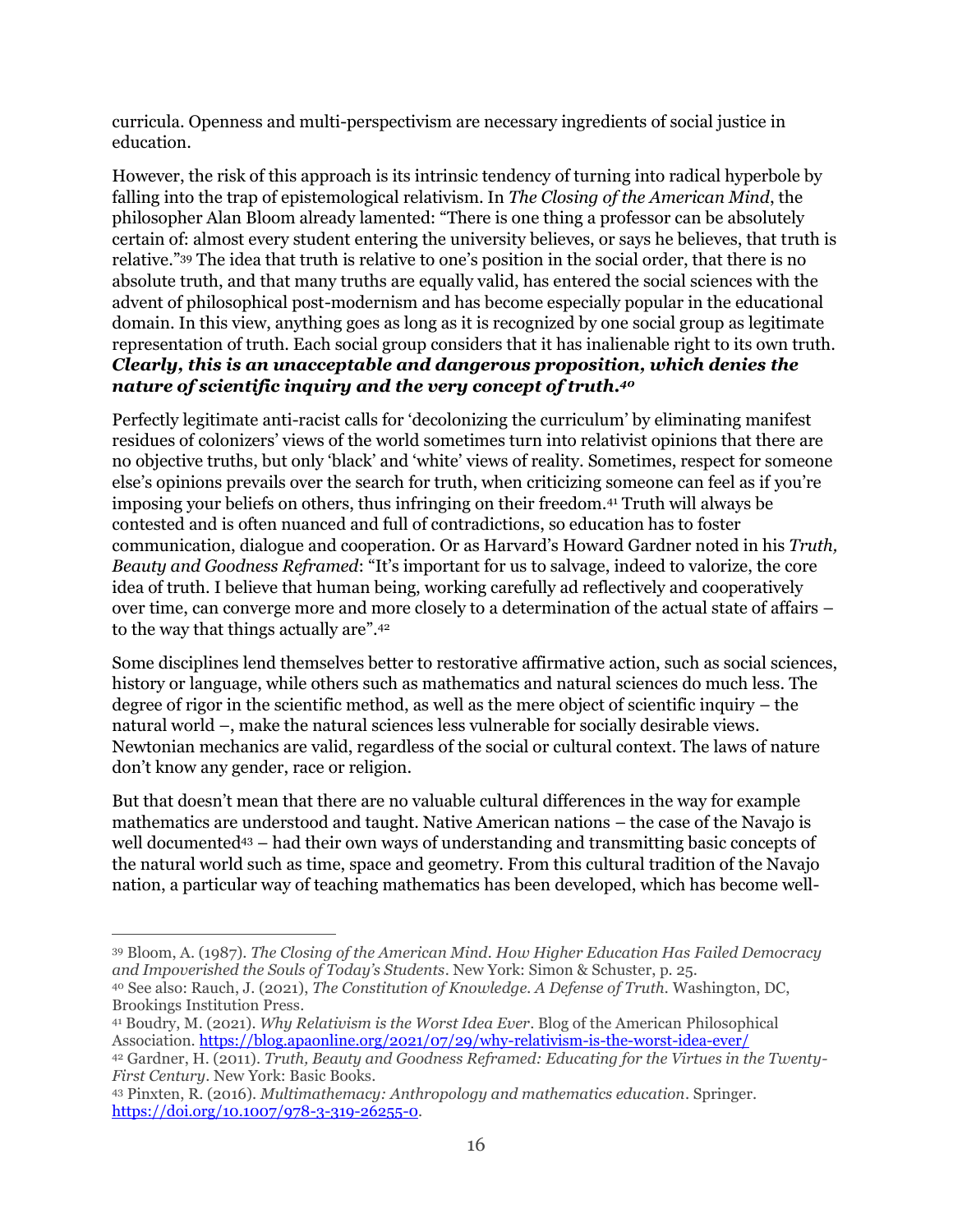known as a the 'Navajo math circles'.<sup>44</sup> This example demonstrates that in a perspective of equity and social justice, it might be appropriate to respect and value specific cultural representations, even within mathematics, and to guarantee them their own space through affirmative action.

Another influential criticism of affirmative action is that its implementation inevitably leads to tensions with the principle of merit. In a recent remarkable letter, three mathematics professors at renowned US universities have voiced a virulent attack on affirmative action: "The nationwide effort to reduce racial disparities, however well-intentioned, has had the unfortunate effect of weakening the connection between merit and scholastic admission".<sup>45</sup> Their criticism is all the more credible since "The concept of fighting "white supremacy," in particular, doesn't apply to the math field, since American-born scholars of all races now collectively represent a small (and diminishing) minority of the country's academic STEM specialists". This criticism makes clear that respect for different cultural representations in education and the sciences and guaranteeing them their own space will only be sustainable to the extent it preserves not only the concept of scientific truth but also that of merit in performance, achievement and selection.

Still, there is a lot of room for improvement in curriculum design. A recent research paper reports on an experimental project in which science and math classes of first year undergraduate students were manipulated by alternative embedded diversity philosophies.<sup>46</sup> The comprehension of the math and science classes by students of color improved in the multicultural condition compared to the colorblind condition. The embedded diversity philosophy sent a message of inclusion to students of color, positively impacting on their learning.

The conclusion is that affirmative action in education, including correcting the curriculum to give proper credit to views from disadvantaged groups in society, is perfectly legitimate and helpful to foster equity and social justice on the condition it avoids or contains the risk of epistemological relativism in the search of truth and does not annihilate the principle of merit. But affirmative action needs to be grounded on robust standards of achievement in order to guarantee the credibility of credentials of disadvantaged learners. Affirmative action is realized by offering disadvantaged learners the highest quality educational experience, not by offering them sub-standard assessments in order to artificially award success.

#### <span id="page-17-0"></span>Segregation

An even more radical view on social justice consists of isolating the perceived victims of injustice and provide them with educational environments where they feel safe, no longer threatened by the visible and less-visible forms of discrimination. In some countries, this concept has become popular among radical feminists defending the rights of women to 'safe spaces' free from

<sup>44</sup> Brodsky, J. (2020). How The Navajo Nation Is Transforming Math Education. *Forbes*. Dec 19. [https://www.forbes.com/sites/juliabrodsky/2020/12/19/how-the-navajo-nation-is-transforming--math](https://www.forbes.com/sites/juliabrodsky/2020/12/19/how-the-navajo-nation-is-transforming--math-education/?sh=5c1e12894c96)[education/?sh=5c1e12894c96](https://www.forbes.com/sites/juliabrodsky/2020/12/19/how-the-navajo-nation-is-transforming--math-education/?sh=5c1e12894c96)

<sup>45</sup> Deift, P., Jitomirskaya, S., Klainerman, S. (2021). As US Schools Prioritize Diversity Over Merit, China Is Becoming the World's STEM Leader. *Quillette.* 19 August 2021. [https://quillette.com/2021/08/19/as](https://quillette.com/2021/08/19/as-us-schools-prioritize-diversity-over-merit-china-is-becoming-the-worlds-stem-leader/)[us-schools-prioritize-diversity-over-merit-china-is-becoming-the-worlds-stem-leader/](https://quillette.com/2021/08/19/as-us-schools-prioritize-diversity-over-merit-china-is-becoming-the-worlds-stem-leader/)

<sup>46</sup> Good, J. J., Bourne, K. A., & Drake, R. G. (2020). The impact of classroom diversity philosophies on the STEM performance of undergraduate students of color. *Journal of Experimental Social Psychology*, *91*. [https://doi.org/10.1016/j.jesp.2020.104026.](https://doi.org/10.1016/j.jesp.2020.104026)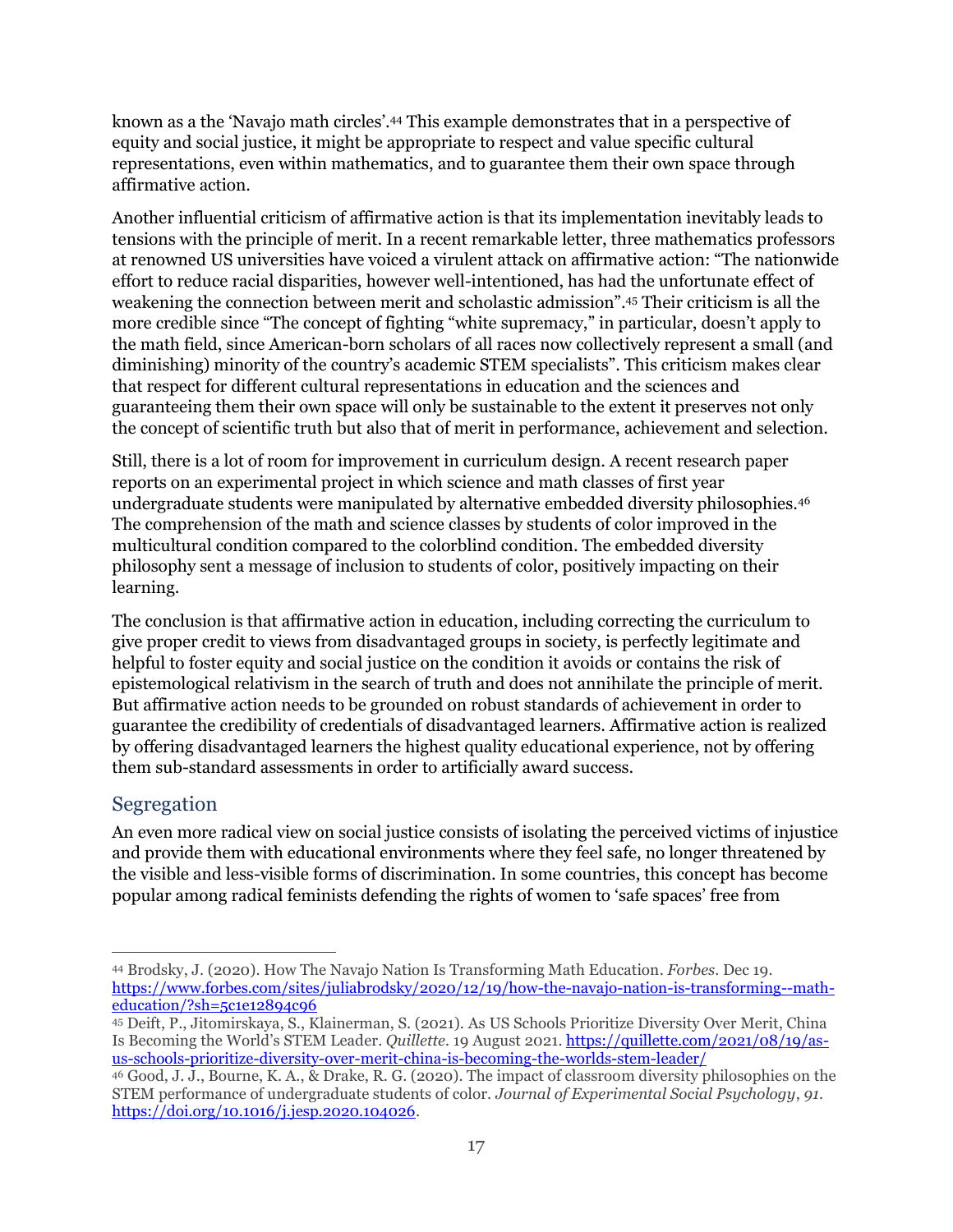perceived threat and violence, and promoters of civil rights of disadvantaged ethnic groups. <sup>47</sup> Segregated schools for girls only for example have been established in some countries as part of a radical strategy for gender justice and equal rights. These schools offer a gendered, feminist curriculum that aims to foster a gender identity among girls, unchallenged by masculine power. Similar ideas seem to be prominent among radical approaches of social justice for black and ethnic minority students in the US and indigenous students in other countries.

In many jurisdictions, education systems offer opportunities for free school choice and radical experiments, also with regard to curricula and content. In this sense, segregation as a strategy of social justice has some legitimacy, especially if seen as a temporary strategy to foster vulnerable students' security and absence of threat. But the effects are mostly very moderate and do not seem to last long. Some studies show that girls in same-sex schools may perform slightly better in mathematics, but the effect size was small and did not extend to other subjects.<sup>48</sup>

*However, more fundamentally, an educational approach based on fragmentation of identities has no future in a 21st century characterized by connectedness and interdependence*. It is difficult to see how a strategy of segregation can foster the knowledge and competencies needed for peaceful coexistence on this planet. Humanity is forced to live together and to foster a better world based on mutual understanding, not segregation. Moreover, radical segregation for the sake of diversity leads to persistent inequality.

#### <span id="page-18-0"></span>Personalization

Another approach to do 'justice' to equity as well as to diversity, is to provide better opportunities to different abilities and talents by focusing on the individual student. The strategy of 'personalization', very popular nowadays in education, aims to radically differentiate educational delivery and even educational content at the individual level.<sup>49</sup> This approach, increasingly facilitated by educational technology and learning analytics, assumes that individual students are too different from each other to be treated in a standardized way, as happens in most classrooms. Standardization – treating very different individual learners in a 'one size fits all' approach – might create learning environments where prejudices and stereotypes flourish. By tailoring education to the needs of the individual student, it is believed that inequities and discrimination have less chance to impact on learning and educational achievement. Thus, personalization is not only an educational and technological development, but also increasingly a strategy to foster social justice in education. Especially for groups who are clearly discriminated against in traditional ways to organize schooling, such as students with disabilities, personalized and adaptive learning environments are seen as an approach to foster equity. Advocates of personalization in education believe that "Schools and classrooms should be developed as physically and psychologically safe, personalized learning communities where students feel they belong and teachers engage in practices that help them know their students

<sup>47</sup> Williams, J. (2016). *The Separation Solution?: Single-Sex Education and the New Politics of Gender Equality*. Oakland: University of California Press.<https://doi.org/10.1525/9780520963788>. <sup>48</sup> OECD (2015). *The ABC of Gender Equality in Education: Aptitude, Behaviour, Confidence*, PISA,

OECD Publishing[. http://dx.doi.org/10.1787/9789264229945-en;](http://dx.doi.org/10.1787/9789264229945-en) Pahlke, E., J.S. Hyde and C.M. Allison (2014). The effects of single-sex compared with coeducational schooling on students' performance and attitudes: A meta-analysis, *Psychological Bulletin*, 140/4, pp. 1042-1072. [https://doi.org/10.1037/a0035740](https://doi.apa.org/doi/10.1037/a0035740)

<sup>49</sup> Bernacki, M. L., Greene, M. J., & Lobczowski, N. G. (2021). A Systematic Review of Research on Personalized Learning: Personalized by Whom, to What, How, and for What Purpose(s)? *Educational Psychology Review*. Springer.<https://doi.org/10.1007/s10648-021-09615-8>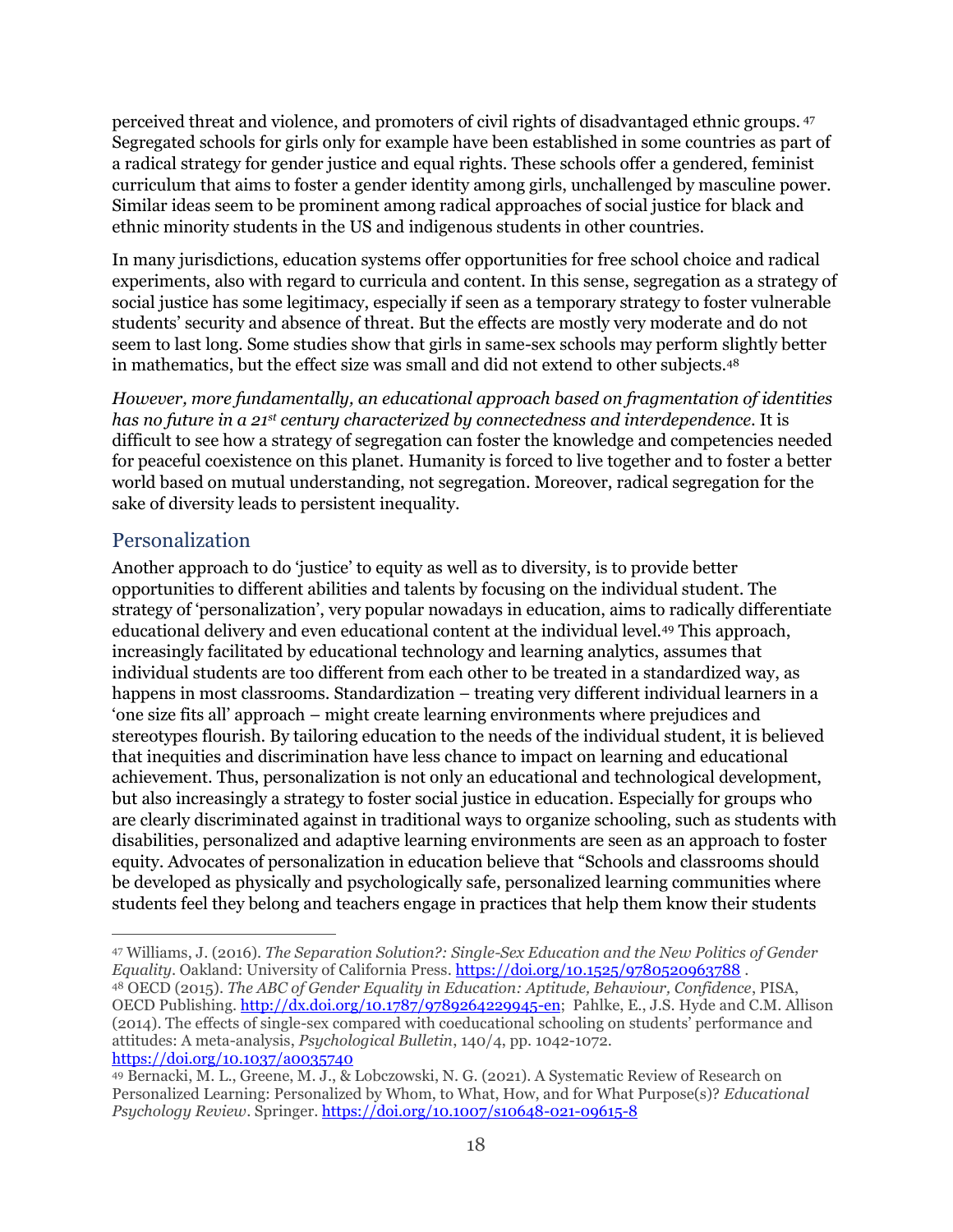well so that they can respond to children's specific needs, interests, readiness for learning, and opportunities for growth".<sup>50</sup>

Yet, personalization seems to predominantly be a buzz-word without much impact on education practice. The realities of class size and limited competencies of teachers to differentiate teaching and learning preclude massive adoption of personalization in today's public school systems. Things might become different in tech-heavy learning environments.<sup>51</sup> Adaptive technologies and intelligent tutoring systems, differentiating learning to the needs of the individual learner, can help to reduce achievement gaps between advantaged and disadvantaged learners.<sup>52</sup> Opportunities for tech-driven personalization extend to education in low- and mid-income countries.<sup>53</sup>

The downside of personalization is that it confirms the uniqueness of each individual students with his or her challenges and identity, *at the expense of a concept of common good in education*. Extreme personalization can lead to the neglect of social interaction and the development of social skills. The absence of a human instructor and peer support possibly negatively affects the learning motivation of disadvantaged learners. Exaggerated curriculum flexibility, while possibly being beneficial to individual learners, risks to deepen divides in learning. As promoted in concepts such as social cohesion, social integration or social inclusion, a shared curriculum and a shared view on knowledge is important to avoid extreme individualization and social fragmentation.

#### <span id="page-19-0"></span>Social inclusion

Social inequality can lead to social exclusion of disadvantaged people and marginalized social groups. Poverty is not only the lack of sufficient financial resources, but also the impossibility to fully participate in social life, the impoverishment of social connections and the loss of dignity. In contemporary societies, people suffer from social exclusion on the basis of economic status, color of their skin, sexual identity, religion or other factors.

The concept of social inclusion aims to counter social exclusion by explicitly focusing social justice on the basic human need of all individuals to be positively recognized in their human dignity, to be connected and to be able to fully participate in social life. Originally developed with reference to learners with disabilities and special needs, the concept of social inclusion has been widened to various dimensions of education in diverse environments.<sup>54</sup> An inclusive approach in education positively values diversity, but aims not to develop diverse talents and abilities by special treatment (affirmative action), excessive personalization, or segregation, but

<sup>50</sup> Darling-Hammond, L., Flook, L., Cook-Harvey, C., Barron, B., & Osher, D. (2020). Implications for educational practice of the science of learning and development. *Applied Developmental Science*, *24*(2), 97–140.<https://doi.org/10.1080/10888691.2018.1537791>

<sup>51</sup> OECD (2021), *OECD Digital Education Outlook 2021: Pushing the Frontiers with Artificial Intelligence, Blockchain and Robots*, OECD Publishing, Paris,<https://doi.org/10.1787/589b283f-en> <sup>52</sup> Murphy, R. et al. (2020). Investigating Efficacy, Moderators and Mediators for an Online Mathematics Homework Intervention, *Journal of Research on Educational Effectiveness*, 13/2, pp. 235-270, [http://dx.doi.org/10.1080/19345747.2019.1710885.](http://dx.doi.org/10.1080/19345747.2019.1710885)

<sup>53</sup> Major, L., Francis, G. A., & Tsapali, M. (2021). The effectiveness of technology-supported personalised learning in low- and middle-income countries: A meta-analysis. *British Journal of Educational Technology*. 52/5, pp. 1935-1964.<https://doi.org/10.1111/bjet.13116>

<sup>54</sup> Koutsouris, G., Anglin-Jaffe, H., & Stentiford, L. (2020). How well do we understand social inclusion in education? *British Journal of Educational Studies*, *68*(2), 179–196. <https://doi.org/10.1080/00071005.2019.1658861>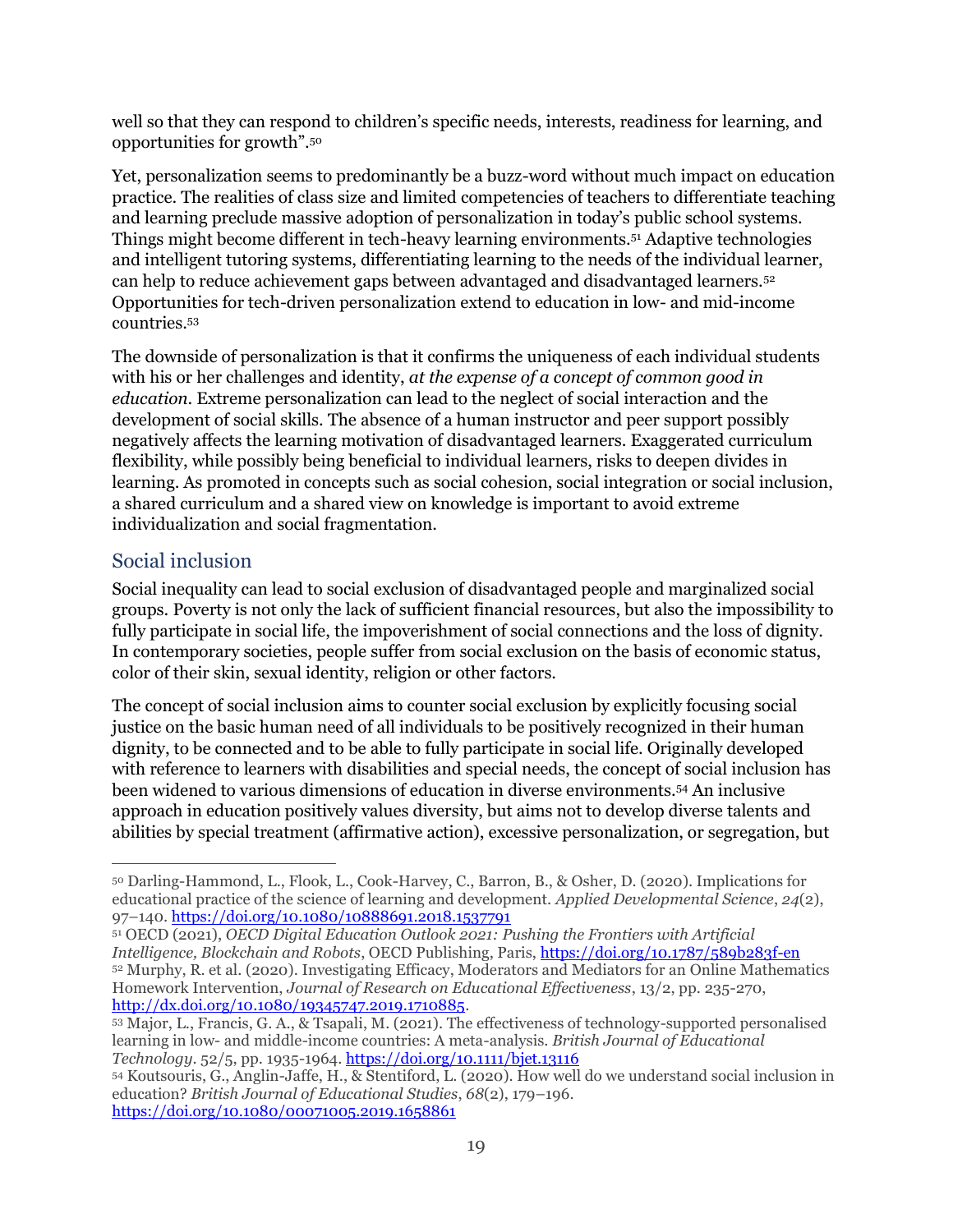by bringing students together and connecting them to the collective good. The concept of social inclusion differs from the previous conceptualizations of equity and social justice by its emphasis on social connectedness including integration in peer groups and cross-group friendships.<sup>55</sup>

One of the benefits of social inclusion over concepts such as equality of outcomes or equality of opportunity is that it does not aim to achieve equality by reducing the impact of differences among individuals. A social inclusion agenda in education minimizes the risk of flattening the distribution by leveling out differences. Thus, social inclusion is perfectly compatible with an excellence agenda in education, even if not all learners will achieve excellent levels of achievement. In contrast to equality of opportunity, a socially inclusive approach does not merely provide opportunities to embark on education but tries to ensure that students from disadvantaged or vulnerable backgrounds are supported and empowered throughout the educational trajectory.

By focusing on social connectedness and by positioning itself against the risks of social fragmentation, the concept of social inclusion, while also positively valuing diversity, radically differs from the segregationist approaches to equity. Especially in the context of the debate about multiculturalism, this is important. In his famous 2006 Johan Skytte Prize Lecture, Robert D. Putnam identified the risks of highly diverse societies in reducing social solidarity and social capital.<sup>56</sup> In his view, there is a real danger that multicultural policies and approaches in highly diverse societies promote social fragmentation and isolation disguised as equity. Successful immigrant societies have overcome such fragmentation by creating new, crosscutting forms of social solidarity and more encompassing identities.

Social inclusion is a very useful concept for addressing the specific educational needs of specific groups of disadvantaged or vulnerable learners, such as students with disabilities, indigenous students or students from minorities. In an equality of opportunity approach, these students are often assumed to benefit from generic compensatory or remedial measures, neglecting their often very specific concerns and interests. In contrast, the concept of social inclusion allows for specific, targeted measures that are beneficial to excluded individuals or social groups.

#### <span id="page-20-0"></span>Fairness

Whereas social inclusion is an approach to equity and social justice targeted at specific disadvantaged or vulnerable groups, fairness is a more general and more ambitious interpretation of social justice. The concept of fairness certainly is more ambitious than the concept of equality of opportunity, which limits social justice to securing opportunities. The distinction in political philosophy between 'minimal' or 'formal' equality of opportunity and 'fair' equality of opportunity is useful here.<sup>57</sup> Fair equality of opportunity goes beyond the elimination of discrimination and prejudice, does not contend itself with providing the same educational chances to a child from a poor family compared to a similarly competent child from a wealthy

<sup>55</sup> Juvonen, J., Lessard, L.M., Rastogi, R., Schacter, H.L. & Sayre Smith, D. (2019). Promoting Social Inclusion in Educational Settings: Challenges and Opportunities, *Educational Psychologist*, 54/4, pp. 250-270[, https://doi.org/10.1080/00461520.2019.1655645](https://doi.org/10.1080/00461520.2019.1655645)

<sup>56</sup> Putnam, R.D. (2007). E Pluribus Unum : Diversity and Community in the Twenty-first Century*. Scandinavian Political Studies*, 30/2, pp. 137-174. <https://doi.org/10.1111/j.1467-9477.2007.00176.x> <sup>57</sup> Swift, A. (2006). *Political Philosophy: A Beginners' Guide for Students and Politicians*. Cambridge: Polity. Bøyum, S. (2014). Fairness in education - a normative analysis of OECD policy documents. *Journal of Education Policy*, *29*(6), pp. 856–870[. https://doi.org/10.1080/02680939.2014.899396](https://doi.org/10.1080/02680939.2014.899396)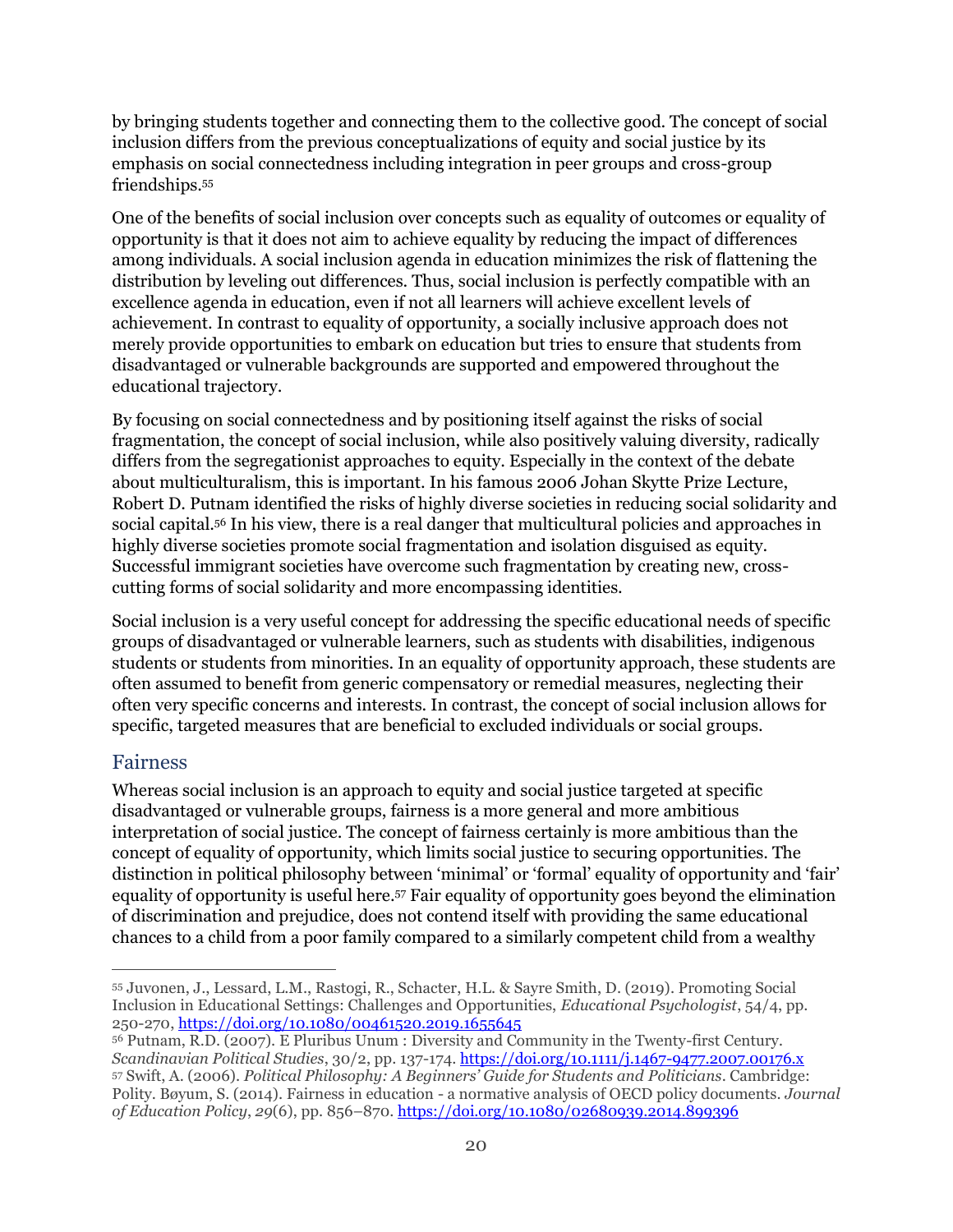family, but requires the educational system to create a level playing field by compensating disadvantaged children. Fairness introduces social justice into every aspect of the educational experience. It is not just about the absence of barriers, but about ensuring that all learners in the end have a 'fair' chance to succeed. The concept of fairness is at the same time general and very specific, because what is fair for one individual or social group might not be for another.

There is evidence that young children have an inborn sense of fairness and have already developed the ability to make fairness judgments by the age of twelve months and possess a well-developed sense of fairness by the time they start pre-school, when they're three or four years old.<sup>58</sup> Most people have a good sense of basic fairness and make moral judgments accordingly, but progressively include contextual information in these judgments.<sup>59</sup> And in our multicultural world, people in many different cultures share some basic *'ordinary virtues'*, to use Michael Ignatieff's expression, such as tolerance, forgiveness, trust and fairness.<sup>60</sup> Thus, fairness is a very basic and powerful ethical imperative.

The problem with the concept of fairness is that it easily can mean very different things. For some, it is synonymous with radical equality of outcomes. There is only fairness when everyone is equal. Educational opportunities should be a function of choice and effort alone, since it is fair that differences in talent and ability are compensated for by society. Another confusing reading of the concept of fairness is deservedness.<sup>61</sup> In this view, it is only fair that the more talented or harder working students are getting higher grades and better jobs. This is of course an individualistic interpretation which is contradictory to social justice. In the definition of fairness in this paper, the concept of fairness is seen in a perspective of the common good. In this perspective, fairness is connected to need. People have connections to each other and are interdependent. To achieve the common good, people should be treated differently, based on the different needs they have. So, a social justice interpretation of fairness differs both from a radical egalitarian and a radical individualistic notion of fairness.

Another possible problem with the concept of fairness is that it goes beyond objective interpretations of equity and introduces a subjective element in the conceptual definition. To some extent, fairness is in the eye of the beholder. What is seen as 'fair' by one individual might be different from the perception and interpretation by others. Some people think it is fair to provide special remedial educational interventions to some disadvantaged groups, while others might think they are unfair to the extent they are disproportionate or do lead to disadvantaging others. These subjective aspects are not necessarily problematic, as there are no absolute measures of social justice. In democratic societies, social justice is always negotiated and people rightly have different views and sensitivities.

A possible source of disagreement on fairness is that the concept tries to combine elements in the environment and personal effort. Most people will consider it unfair to provide extensive

<sup>58</sup> McAuliffe, K., Blake, P.R., Warneken, F. (2017). Do Kids Have a Fundamental Sense of Fairness? *Scientific American*. August 23 Issue[. https://blogs.scientificamerican.com/observations/do-kids-have-a](https://blogs.scientificamerican.com/observations/do-kids-have-a-fundamental-sense-of-fairness/)[fundamental-sense-of-fairness/](https://blogs.scientificamerican.com/observations/do-kids-have-a-fundamental-sense-of-fairness/)

<sup>59</sup> Andrejević, M., Feuerriegel, D., Turner, W., Laham, S., & Bode, S. (2020). Moral judgements of fairness-related actions are flexibly updated to account for contextual information. *Scientific Reports*, *10*(1).<https://doi.org/10.1038/s41598-020-74975-0>

<sup>60</sup> Ignatieff, M. (2017). *The ordinary virtues. Moral order in a divided world*. Cambridge (MA), Harvard University Press.

<sup>61</sup> Dobrin, A. (2012). It's Not Fair! But What Is Fairness?. *Psychology Today*. Blog post 11 May 2012. [https://www.psychologytoday.com/intl/blog/am-i-right/201205/its-not-fair-what-is-fairness.](https://www.psychologytoday.com/intl/blog/am-i-right/201205/its-not-fair-what-is-fairness)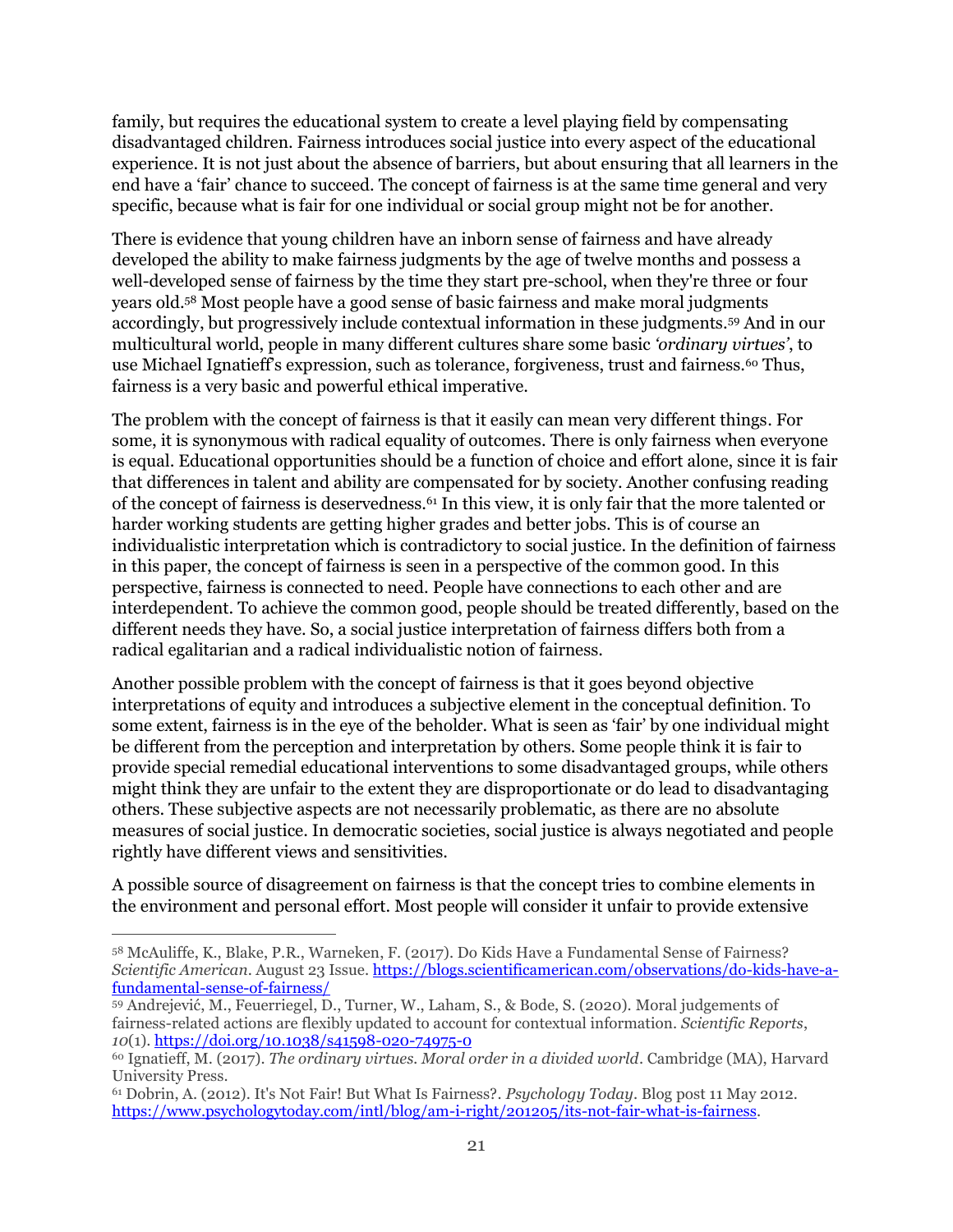support mechanisms to disadvantaged groups or individuals if they themselves do not exercise the necessary effort to take benefit from those measures. However, the optimal balance between structural measures and personal effort is open to subjective judgment. This includes the risk that prejudice and very partial views start to influence judgment of what is considered to be 'fair'. Also, it neglects decades if not centuries of community destruction, which has rendered some groups unable to "pull themselves".

With regard to the curriculum, the concept of fairness mainly suggests giving due respect to views, knowledge, and experience from all possible social and cultural groups, without exaggeration so that the common good still is preserved.

#### <span id="page-22-0"></span>Synthesis

[Table 1](#page-23-0) and [Figure 1](#page-25-1) provide a summary graphical representation of the various concepts of equity and social justice in education. [Table 1](#page-23-0) summarizes the advantages and risks of various concepts, while [Figure 1](#page-25-1) maps those concepts in a two-dimensional field with equality-inequality and diversity-homogeneity as axes.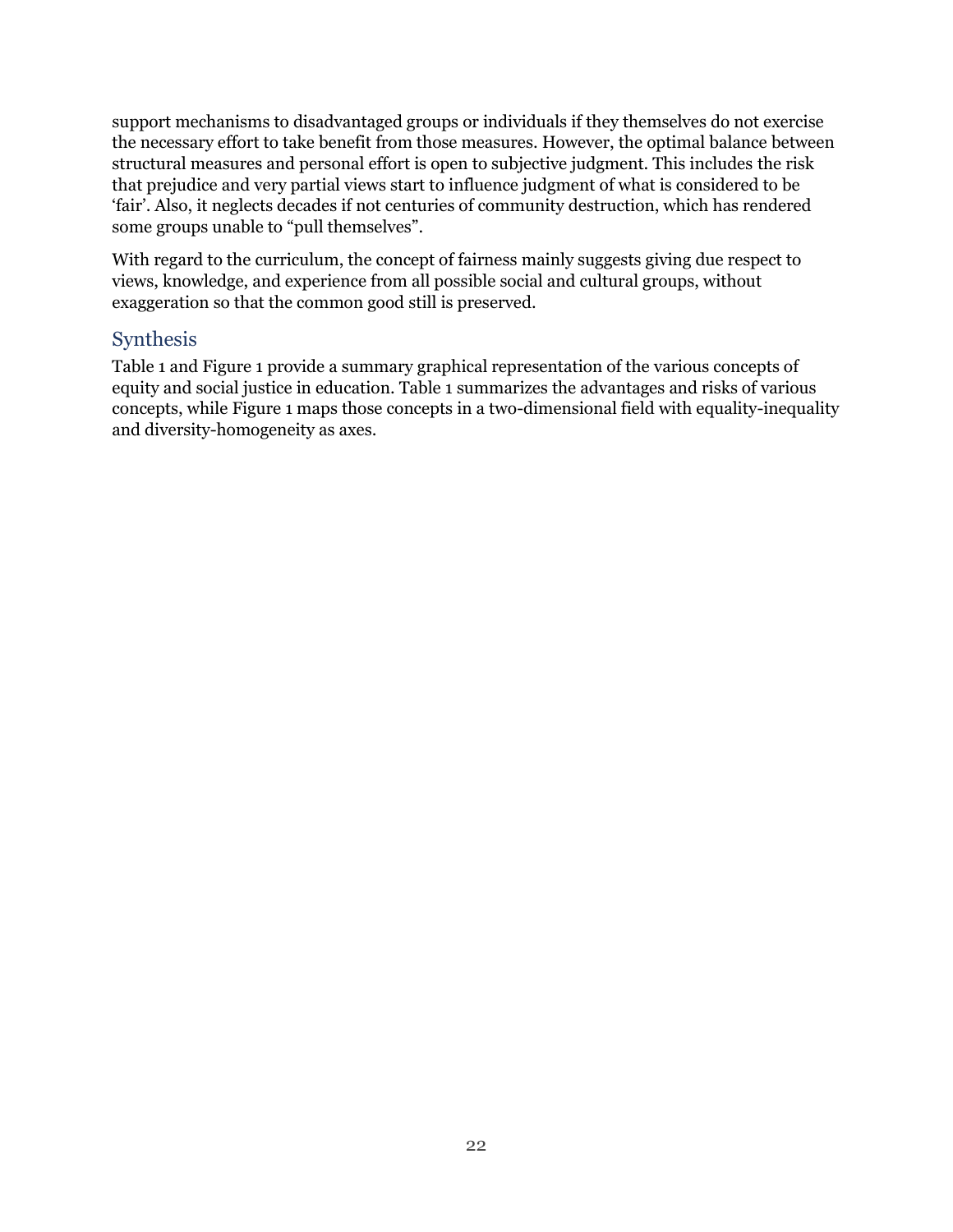<span id="page-23-0"></span>

| <b>Concept</b>                    | <b>Description</b>                                                                                                                                                                                                                                                   | <b>Opportunities</b>                                                                                                                                                                                                             | <b>Risks</b>                                                                                                                                                                                                                                                                                          |
|-----------------------------------|----------------------------------------------------------------------------------------------------------------------------------------------------------------------------------------------------------------------------------------------------------------------|----------------------------------------------------------------------------------------------------------------------------------------------------------------------------------------------------------------------------------|-------------------------------------------------------------------------------------------------------------------------------------------------------------------------------------------------------------------------------------------------------------------------------------------------------|
|                                   | Equity in education means that                                                                                                                                                                                                                                       |                                                                                                                                                                                                                                  |                                                                                                                                                                                                                                                                                                       |
| <b>Equality of</b><br>outcomes    | regardless of their background and<br>abilities, students achieve more or less<br>similar educational outcomes<br>(attainment, learning outcomes).                                                                                                                   | The school has an ambitious agenda of<br>correcting and compensating for the<br>inequalities which children bring with<br>them.                                                                                                  | • Unrealistic ambitions.<br>• Compressing the achievement<br>distribution leads to an approach of<br>the 'least common denominator',<br>mainly at the expense of high<br>performers.                                                                                                                  |
| <b>Equality of</b><br>opportunity | by removing barriers, minimizing<br>the impact of social background and<br>compensating for disadvantages in<br>resources, all students are provided<br>with equal opportunities to succeed.<br>The outcomes however also depend on<br>the efforts made by students. | The opportunity approach leads to a<br>more realistic agenda for schools,<br>while recognizing the importance of<br>cultural preferences and individual<br>effort of students in educational<br>success.                         | • Policies and practices are often<br>narrowly focusing on access and<br>(financial) barriers, neglecting the<br>educational process itself.<br>• Personal effort is in itself function of<br>social background and vulnerable to<br>inequality.                                                      |
| <b>Social mobility</b>            | schools should remove barriers and<br>provide incentives for talented<br>students from disadvantaged<br>background to climb the social ladder.                                                                                                                       | The talent reserve among<br>disadvantaged social groups is tapped<br>to enable individuals to flourish and<br>societies to benefit.                                                                                              | • The outcome depends more on the<br>quality of the selection function of<br>education than the effort of schools<br>and students.<br>• Relative social mobility also implies<br>the risk of downward mobility for<br>others.<br>• Overall level of inequality is not<br>affected.                    |
| Meritocracy                       | the best and the brightest, regardless<br>of their social background, are brought<br>to the highest social positions.                                                                                                                                                | Education confronts discrimination<br>based on all possible irrelevant<br>individual characteristics, provides<br>pathways for all talented students and<br>defines the currency of success<br>(credentials, skills) in society. | • It is not always clear what 'merit'<br>exactly means and whether this is<br>not influenced by social<br>background.<br>• Highly individualistic, at the<br>expense of social progress of the<br>social group or the community.<br>• In itself, legitimizes and even<br>increases social inequality. |
| <b>Social cohesion</b>            | by instilling notions of shared ethical<br>norms and citizenship, socio-cultural<br>diversity in society is prevented to                                                                                                                                             | Education promotes a 'common core'<br>of knowledge, skills and social norms,<br>shared by diverse parts of the<br>population.                                                                                                    | • Is more concerned with social<br>stability than with inequality.<br>• Attempts to protect the social order<br>rather than provide social justice.                                                                                                                                                   |

# *Table 1. Characteristics of different concepts of equity and social justice in education*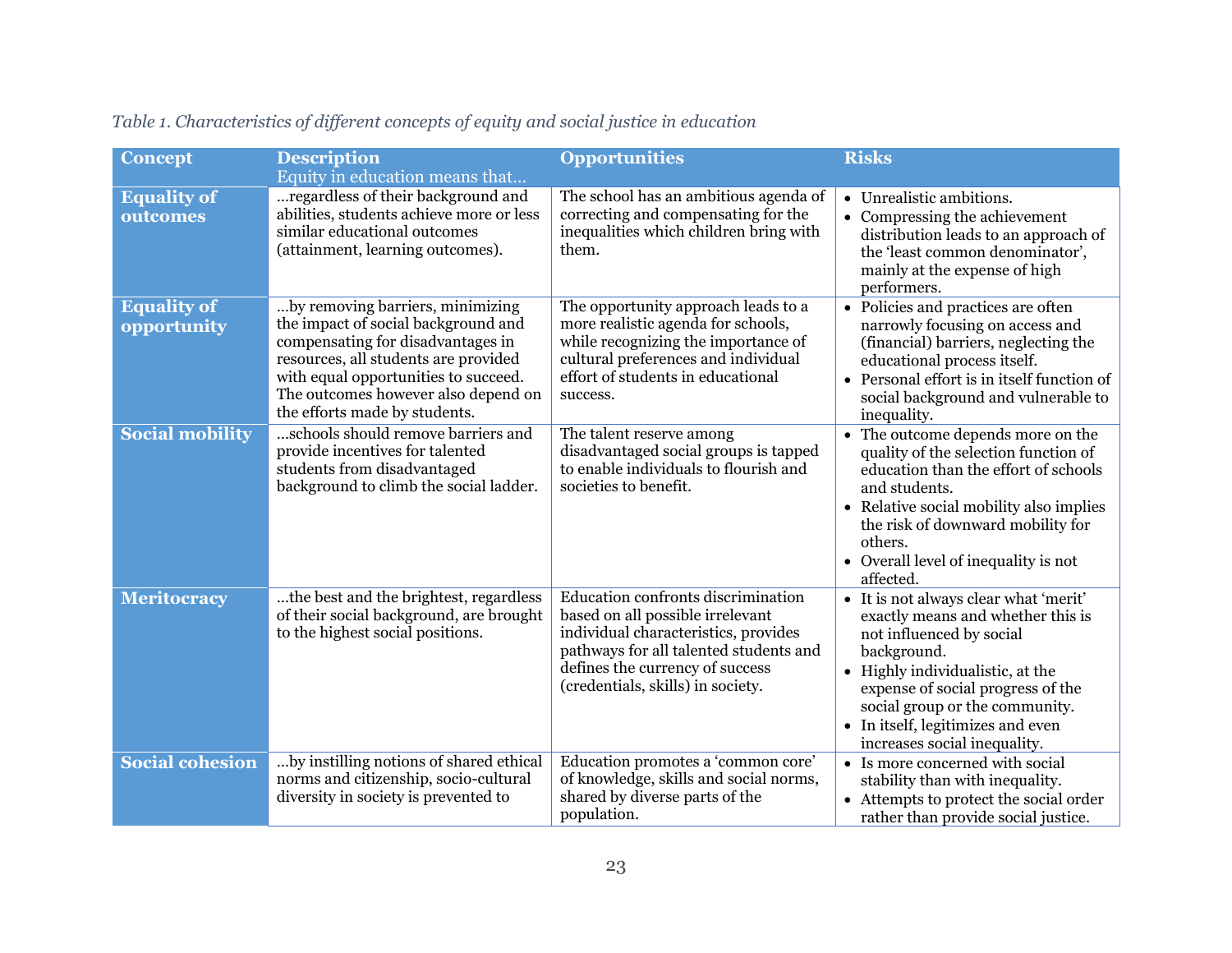| <b>Concept</b>               | <b>Description</b>                                                                                                                                                                                                                  | <b>Opportunities</b>                                                                                                                                                                                                                           | <b>Risks</b>                                                                                                                                                                                          |
|------------------------------|-------------------------------------------------------------------------------------------------------------------------------------------------------------------------------------------------------------------------------------|------------------------------------------------------------------------------------------------------------------------------------------------------------------------------------------------------------------------------------------------|-------------------------------------------------------------------------------------------------------------------------------------------------------------------------------------------------------|
|                              | Equity in education means that                                                                                                                                                                                                      |                                                                                                                                                                                                                                                |                                                                                                                                                                                                       |
|                              | turn into social divides and<br>fragmentation.                                                                                                                                                                                      |                                                                                                                                                                                                                                                | • Regards diversity as a threat and<br>not as a positive force.                                                                                                                                       |
| <b>Social</b><br>integration | excluded and marginalized<br>communities are integrated in the<br>language, dominant culture and social<br>norms of society.                                                                                                        | Schools actively confront exclusion,<br>discrimination and marginalization of<br>social groups                                                                                                                                                 | • Departs from the dominant culture<br>instead of engaging in cultural<br>interaction.<br>• Preserves the unequal balance of<br>power between diverse social<br>groups and cultures                   |
| <b>Affirmative</b><br>action | discrimination is prevented ex ante<br>by awarding certain rights to<br>underserved and excluded categories<br>in order to create a level playing field,<br>by providing multiple perspectives and<br>giving voice to the excluded. | Education proactively tackles<br>inequalities by deliberately<br>introducing certain forms of corrective<br>unequal treatment, also with regard to<br>knowledge and ways of looking at the<br>world.                                           | • Unequal treatment in favor of some<br>creates inequality for others.<br>• The risk of relativism in content.<br>• Weakening the concept of<br>achievement by legitimizing<br>substandard assessment |
| <b>Segregation</b>           | specific groups and individuals, who<br>risk to be victim of exclusion and<br>oppression, are taken apart and<br>educated in a 'safe space', free of<br>discrimination.                                                             | Providing 'safe spaces' can be a<br>temporary solution to manifest forms<br>of discrimination and threat, allowing<br>the development of identity in a<br>protective environment.                                                              | • Prevents the development of<br>identities in a context of the<br>encounter, mutual understanding,<br>connectedness and<br>interdependence.                                                          |
| <b>Personalization</b>       | different learners, each with their<br>specific background and abilities, are<br>not subjected to a 'one size fits all'<br>standardized approach, and are<br>treated                                                                | With the help of adaptive educational<br>technologies, specific needs of<br>learners, who risk to be disadvantaged<br>in standardized approaches to<br>education, benefit from flexible and<br>highly differentiated learning<br>environments. | • Excessively individualistic approach<br>to learning, at the expense of social<br>interaction.<br>• Risk of fragmentation at the<br>expense of the common good.                                      |
| <b>Social</b><br>inclusion   | diverse and different learners are<br>recognized in their specific needs,<br>positive qualities and their dignity.                                                                                                                  | By positively recognizing diversity and<br>difference, learners from diverse<br>backgrounds can engage in an<br>adaptive, but socially interactive<br>environment.                                                                             | • The appreciation of diversity can<br>take priority over the concern with<br>inequality.<br>• Inclusion does not question the<br>imbalances of power in society.                                     |
| <b>Fairness</b>              | learners from diverse and unequal<br>backgrounds are treated in a 'fair' way<br>throughout the entire educational<br>process.                                                                                                       | While fully recognizing the need for<br>the common good, the best possible<br>solutions are sought for the needs and<br>interest of every learner.                                                                                             | • Can mean different things.<br>• Views of fairness can easily be<br>influenced by social or cultural<br>inequality.                                                                                  |

© Center for Curriculum Redesign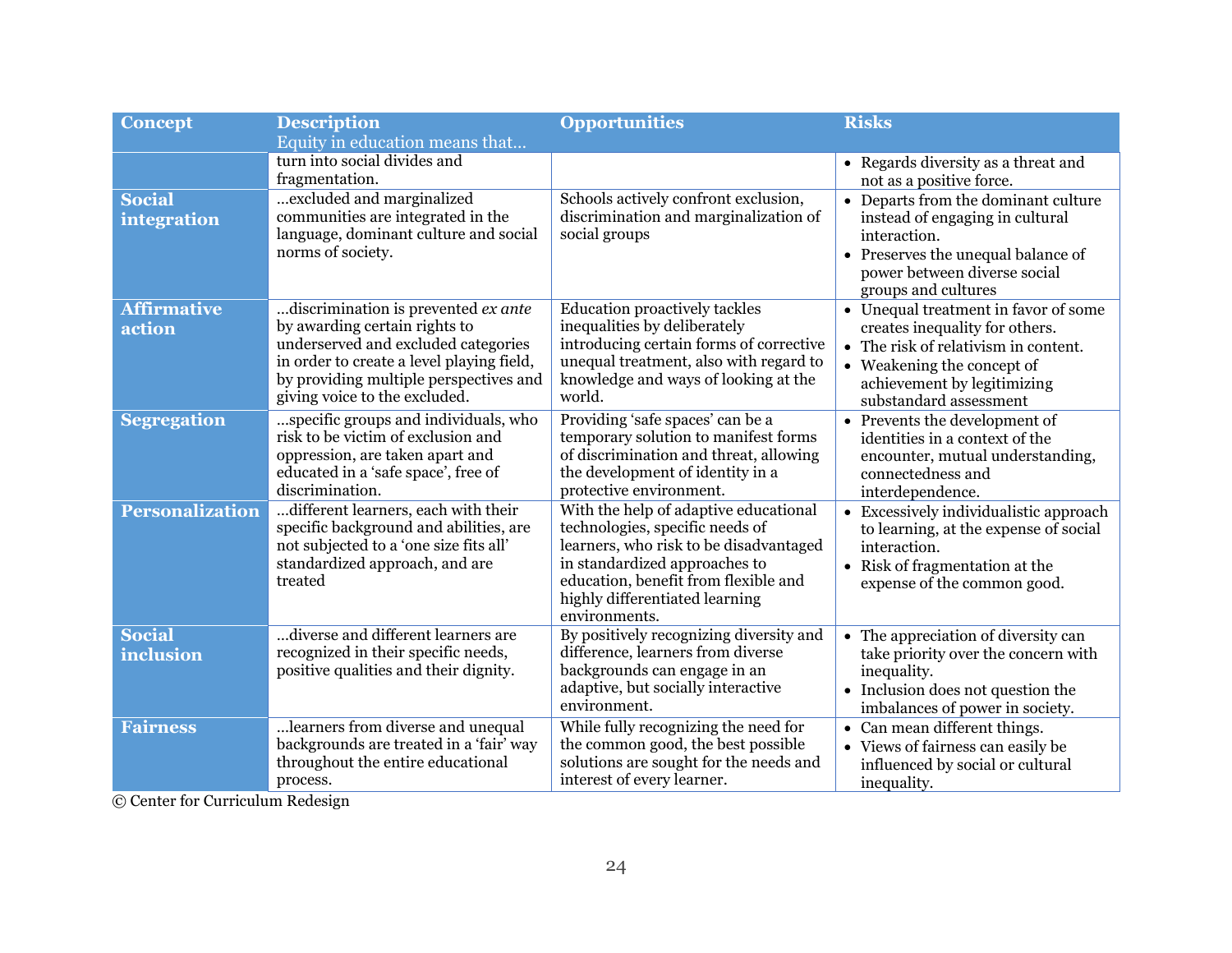

<span id="page-25-1"></span>*Figure 1. Two-dimensional mapping of different concepts of social justice in education<sup>62</sup>*

# <span id="page-25-0"></span>**A choice for inclusion and fairness as guiding principles**

In order to come to a vision on equity and social justice in education, one has to take position with regard to the various concepts. It is clear that the upper right quadrant represents the most ambitious sector of the field, with inclusion and fairness as the concepts which aim to reconcile equality and diversity. The two are equally important. Focusing on equality alone leads to fruitless egalitarian approaches, which have not been successful in the past and which might disrespect the legitimate views of minorities and specific social groups. Focusing on diversity alone risks to lead us to fragmentation and the loss of the common good. A perspective on social justice in education needs to integrate both concepts.

In [Figure 2](#page-26-2) the mapping of [Figure 1](#page-25-1) is adapted by indicating the preferred sector of the field and the preferred concepts of social inclusion and fairness as guiding principles. The figure also shows that four neighboring concepts – equality of opportunity, social integration, social mobility and personalization – can offer additional insights and added value, if integrated in a perspective of inclusion and fairness.

<sup>62</sup> This figure is based on the author's conceptual work.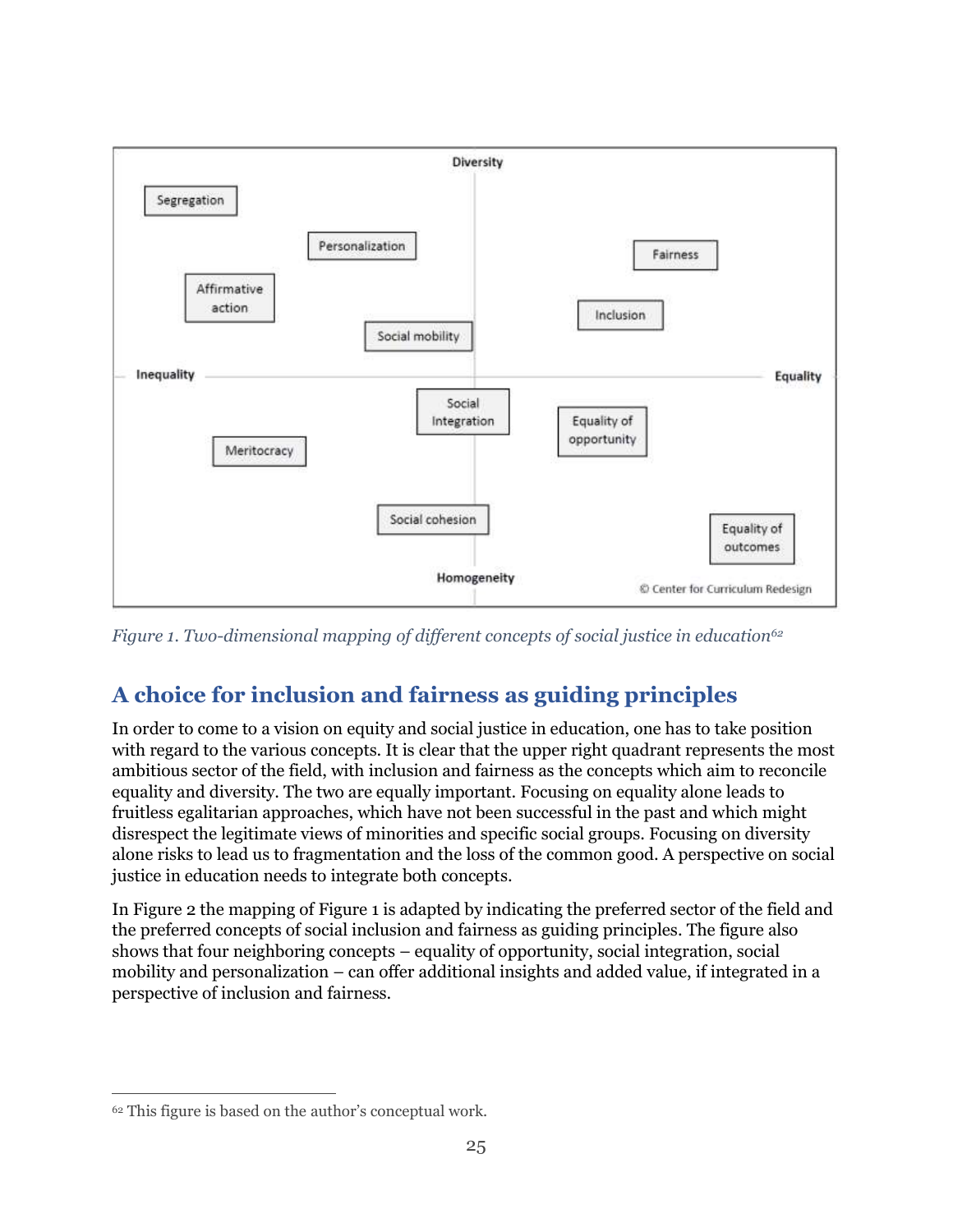

<span id="page-26-2"></span>*Figure 2. CCR view on equity and social justice in education centered around inclusion and fairness<sup>63</sup>*

# <span id="page-26-0"></span>**The 4D framework as a framework for inclusion and fairness**

After defining what equity and social justice means in the context of CCR's curriculum work, this section aims to identify more specifically how CCR's 4D curriculum framework works to foster social inclusion and fairness in education.

## <span id="page-26-1"></span>A holistic framework

A first relevant characteristic of the 4D framework is its holistic and balanced nature. Many current curriculum frameworks suffer from a partial and one-sided approach, frequently by relying almost exclusively on academic proficiency in disciplinary knowledge or in incomplete identification of "21st Century Skills/Social-Emotional Learning (SEL)". From a perspective of inclusion and fairness this has been criticized as a curriculum approach biased towards the interests and the culture of white middle-class men. In reaction, recent curriculum developments inspired by concerns of social justice are focusing predominantly on socialemotional learning (SEL), even up to the risk of neglecting academic learning. Social-emotional learning is often seen as an approach correcting the academic advantages of the middle class, by promoting competencies which have the potential to be more beneficial to disadvantaged learners coming from less dominant class, ethnicity of gender backgrounds.

<sup>63</sup> This figure is based on the author's conceptual work.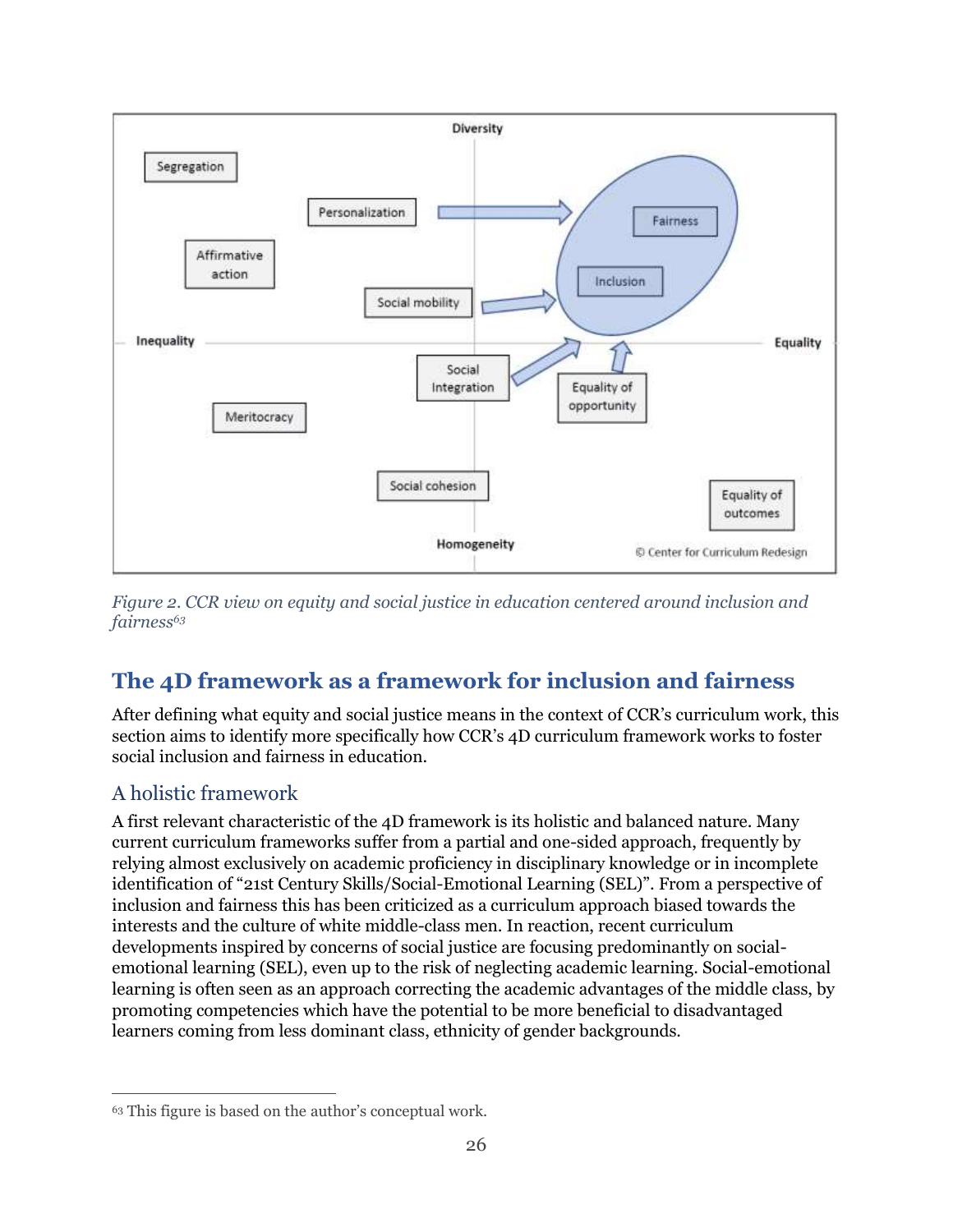To some degree, there is some truth in this approach. Study tracks more frequently chosen by students from disadvantaged backgrounds might lead to lower academic knowledge proficiency, but can very well favor the development of social and emotional competencies. A purely academic, knowledge-oriented view on educational excellence therefore is contradictory to a social inclusive approach.

However, the view that emphasizing social-emotional learning might benefit the disadvantaged can easily become exaggerated. We still know very little about the social distribution of socialemotional competencies, but what we know does indicate that their distribution is also influenced by social background. A recent OECD survey of social and emotional skills in ten jurisdictions has indicated that in all of them socially advantaged learners scored higher on almost all competencies surveyed than disadvantaged learners.<sup>64</sup> Whether the achievement gap in SEL is equal, smaller or greater than in the case of knowledge proficiency or foundation skills as assessed by PISA, still is impossible to say.

From a fairness point of view, it would be wrong to favor one dimension of education over another, in order to strengthen the social interests of disadvantaged learners. It seems fairer to emphasize all dimensions as relevant and interesting for all learners, whatever their social, ethnic, gender or other backgrounds. The best guarantee for an inclusive and fair curriculum framework is to have a well-balanced approach in which all relevant dimensions of education are integrated. This is exactly the purpose of the 4D framework.

### <span id="page-27-0"></span>Avoiding social relativism

A serious risk in many approaches to social justice in the curriculum is that educational objectives and targets are intrinsically linked to social groups and their interests. We can call this 'social relativism'. This approach is clearly prevalent in concepts of social justice such as affirmative action or segregation. In this perspective, the curriculum becomes a kind of zerosum game: some components of the curriculum work to the advantage of some social categories and to the disadvantage of others. The current struggle for the 'decolonization' of the curriculum is based on the idea that there are specific elements of knowledge that are proprietary to some social groups and disadvantageous to others.

While it is of course true that components of the curriculum are socially constructed or heavily influenced by the social, economic and cultural context in which they emerged, a constructivist approach to curriculum can easily lead to social relativism. It is quite fundamental to understand that knowledge, skills, competencies and meta-learning can have their origins in specific contexts, but that they are capable of transcending these origins and achieve a more universal validity. Knowledge emerging from its social or cultural embeddedness can very well become part of the common good of all humanity. This is certainly true for disciplines with high levels of codification such as mathematics of the natural sciences, maybe to a lesser extent for disciplines which are more firmly rooted in language such as history, the humanities or the social sciences. But even in these disciplines, knowledge and skills if developed through rigorous scientific inquiry are perfectly capable of transcending their origins and acquire more general validity.

<sup>64</sup> OECD (2021), *Beyond Academic Learning: First Results from the Survey of Social and Emotional Skills*, OECD Publishing, Paris, [https://doi.org/10.1787/92a11084-en.](https://doi.org/10.1787/92a11084-en)